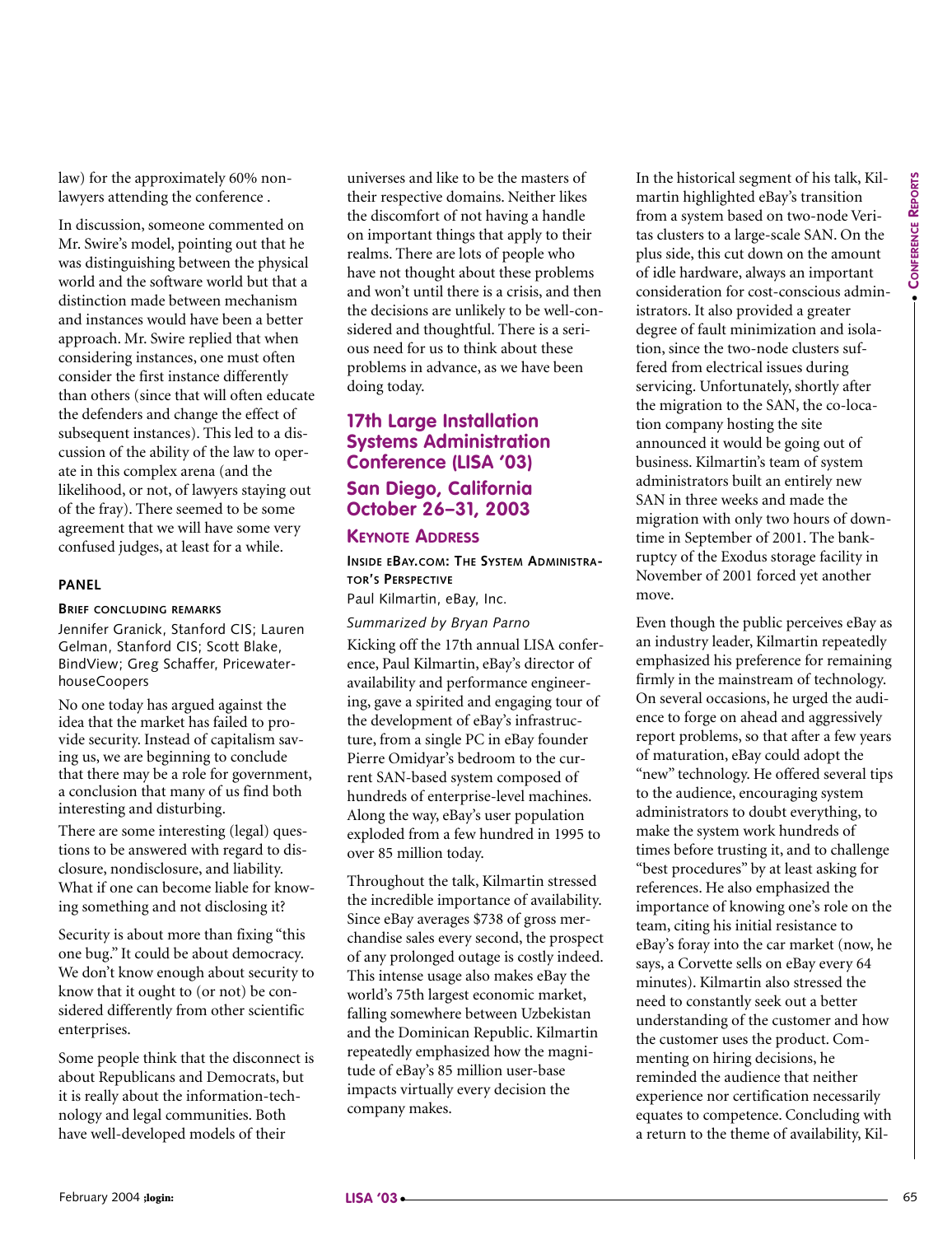martin asserted the need for vendors to recognize eBay as an active customer, not a cadaver; in other words, the company needs working solutions that can be diagnosed and repaired on the fly, not systems that need to be taken offline and dissected to provide information.

#### **REFEREED PAPERS**

#### **ADMINISTERING ESSENTIAL SERVICES**

*Summarized by Ari Pollack*

#### **RADMIND: THE INTEGRATION OF FILESYSTEM INTEGRITY CHECKING WITH FILESYSTEM MANAGEMENT**

Wesley D. Craig and Patrick M. McNeal, University of Michigan Wesley and Patrick introduced radmind, a filesystem management tool designed to replace similar tools, such as Tripwire and cfengine, and overcome some limitations with existing products. Tripwire, for instance, does not scale well or know the difference between unintended changes and OS updates.

Radmind is based on existing work from people in the sysadmin community such as Evard and Anderson, and on features from tried-and-true software. Like Tripwire, it includes integrity. Features in both rsync and radmind include copying of files and comparison to policy, not a live filesystem. Borrowing from cfengine, radmind provides abstract configuration and abstraction of any file set.

Radmind goes further than tripwire; in addition to detecting unwanted changes to the filesystem, it can automatically revert back to a known good state configured in the policy. It only generates reports when something unusual happens. It is easy to understand, has simple setup and configuration, and requires no programming skills for successful use. Radmind is platform-independent; it works on Windows, and it is already in use on MacOS X laptops, Linux and Solaris servers, and supercomputing clusters.

#### **FURTHER TORTURE: MORE TESTING OF BACKUP AND ARCHIVE PROGRAMS** Elizabeth D. Zwicky, Great Circle Associates

Elizabeth presented the results of her findings from torture-testing various backup tools for UNIX and UNIX-like systems. This is a follow-up to her 1991 paper, which was inspired by frustration at conflicting rumors and vague documentation. The term "backup program" is used loosely; there is no correct term for something that's intended to copy files to another medium for storage (rather than immediate usage).

What she found in 1991 can be summed up as, "don't trust what you've heard, go out and verify." She had heard reports that "cpio doesn't handle too many hard links," so she found out what "too many" meant.

Her latest paper presents a new round of verification of old, out-of-date data. Some of the properties of backups she covers are: file size, devices, strange names, access permissions, holes (numerical representations of nulls on the filesystem), long names, and links. In 1991, every tool died at some point except dump, resulting in core dumps and/or data corruption. Now, nothing handles paths over the maximum path length defined by the operating system, and nothing but restore handled holes absolutely correctly.

Elizabeth says that while backups are difficult, testing backup tools is fun and not that hard. Also, backup programs have different targets and are not consistently useful to everyone. She also presented some conclusions stemming from her research:

- **■** Don't write your own backup program; there are more than enough already.
- **■** Never use old file formats for backups.
- The name of your backup program does not predict its performance in your configuration.
- **■** Long pathnames are an unsolved problem.
- **■** Trust, but verify.
- **■** Backup programs need time to mature.

#### **AN ANALYSIS OF DATABASE-DRIVEN MAIL SERVERS**

#### Nick Elprin and Bryan Parno, Harvard University

Nick and Bryan took a look at the different kinds of common mail storage formats in use. The three most common are: mbox format, where every email is concatenated into a flat text file; maildirs, where every email is stored in a database file; and databases, where all mail is stored in some kind of structured database.

The two database formats used for testing were Cyrus, which uses Berkeley DB, and their own SQL model using MySQL. Here is what Nick and Bryan found:

- **■** Mbox performs better than Cyrus for a small account in a full-text search.
- **■** Cyrus performs better than maildir and mbox for larger accounts.
- **■** MySQL performs better than the others overall.
- **■** Maildir always performs the worst.

Databases allow better fine-tuning of mail servers and better scalability. Filebased solutions perform better on some operations, such as expunging mail. However, performance is usually not the only factor when deciding on a mail format. Maildirs do not suffer from the same locking problems as mbox, and a structured database may require more overhead than is acceptable in some situations.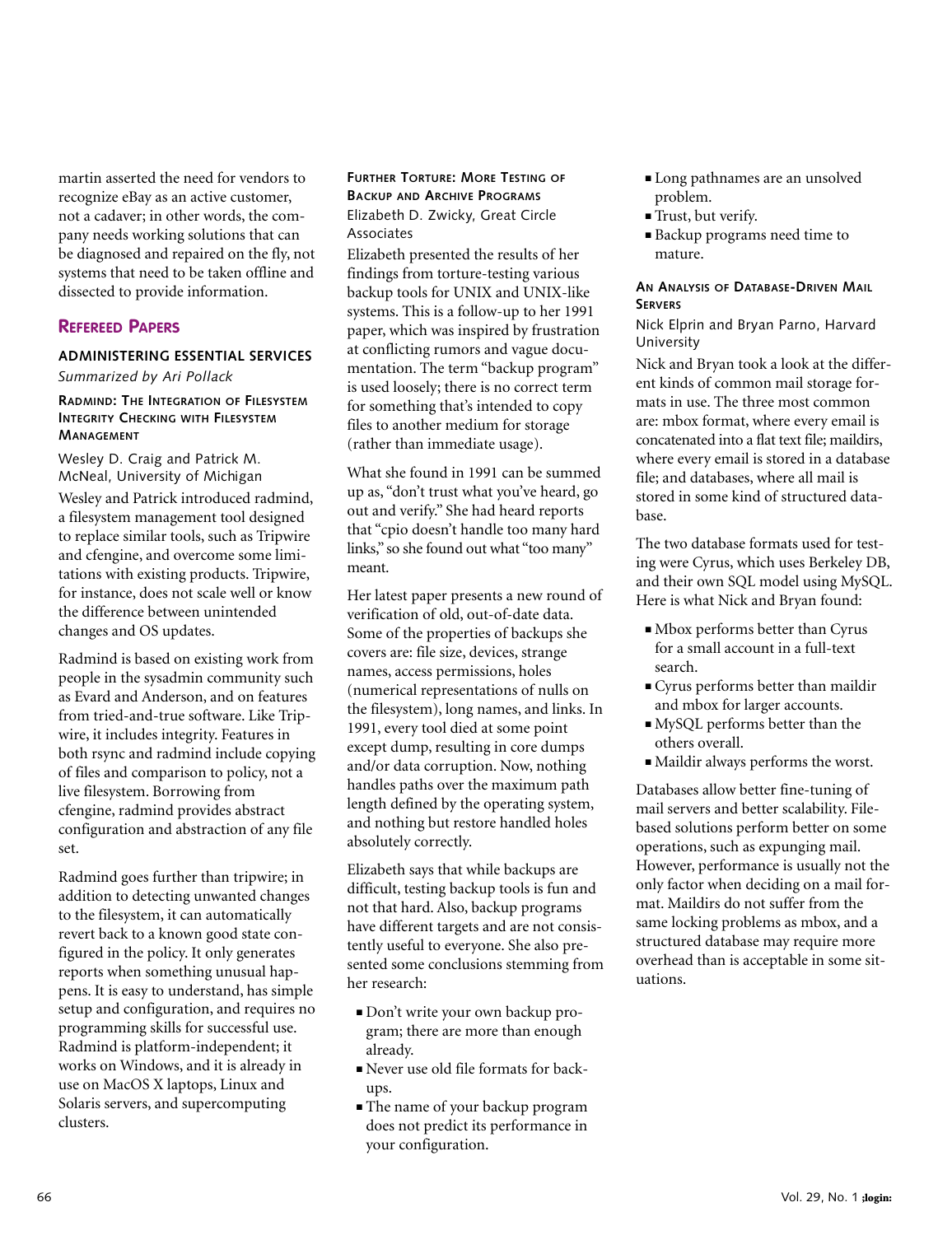#### **INFORMATION AND CONTENT MANAGEMENT**

*Summarized by Kenytt Avery*

#### **A SECURE AND TRANSPARENT FIREWALL WEB PROXY**

Roger Crandell, James Clifford, and Alexander Kent, Los Alamos National Laboratory

James Clifford describes the LANL Web proxy as a "benevolent man in the middle." In contrast to ordinary Web proxies like Squid, the LANL Web proxy provides access control on incoming rather than outgoing connections. The purpose of the proxy is to allow access to internal Web applications (e.g., Web mail, Nagios network monitoring) from public Internet sites outside the firewall.

The proxy consists of two pieces, the redirection daemon redird, which redirects HTTP requests for internal documents to the equivalent request via HTTPS, and the Web flow daemon wfd, which handles authentication and forwarding requests to the internal network. The external server contains a wildcard SSL certificate for lanl.gov, allowing it to proxy for any internal system.

According to the authors, the chief benefit of the proxy solution is its simplicity, requiring no configuration changes or extra software to be installed on the client beyond an ordinary Web browser. This is in contrast to VPN solutions, which require client software and user training, or to non-transparent proxy servers, which require browsers to be configured to use them.

An important question from the audience concerned the security of potential clients. An untrusted client machine might be running keystroke logging or screen capture software. Clifford responded that the solution has worked well as a stopgap measure until a full VPN can be implemented. In the meantime, efforts have been underway to educate users about the risks of using unknown clients.

#### URL: *http://www.lanl.gov/orgs/ccn/ publications.shtml*

#### **DESIGNING, DEVELOPING, AND IMPLEMENT-ING A DOCUMENT REPOSITORY**

Joshua S. Simon, Consultant; Liza Weissler, METI

Josh Simon described a solution to a problem faced by many large sysadmin teams, that of finding documentation. In order to address the constant flow of email asking about various tasks within their consulting company, he and Liza Weissler built a Web-based document management system with the goal of making it easier to find information.

The first problem the authors faced was one of categorization: At one point they identified 52 different types of document. While it is clear that a document management system is considerably more useful when items are separated into categories, users are often unwilling to make the effort to do so as each document is entered. A practical solution was to define a small number of top-level categories (e.g., Customers, Internal, Marketing, Recruiting, Other), each with a small number of subcategories. Categories were assigned single-letter codes, allowing each document to be classified with a two-letter code (e.g., IC for Internal Code).

The other major problem the authors faced was maintaining the metadata about each document once it had been stored in the system. While users submitting documents were encouraged to supply metadata, consultants who were not currently assigned to billable projects were recruited to serve as "librarians," with the ability to edit and update other users' records.

Combining a coarsely grained categorization scheme with constant maintenance by librarians dramatically improved the accessibility of information to employees. The system began with approximately 800 documents and grew to 1200 in its first five months. By

that point, only two documents remained in the "Other" class. The system is still in use, and the authors hope to make the code publicly available.

#### **DRYDOCK: A DOCUMENT FIREWALL**

Deepak Giridharagopal, University of Texas at Austin

Giridharagopal works in a university research lab, a relatively open environment where many autonomous groups share responsibility for publishing content to the Web. The lab's management needed to enforce a policy on publishing information to the Web, ensuring that sensitive or proprietary information is not accidentally made available on the public Web server. Enforcing policy requires oversight and accountability, both of which are addressed by the Dry-Dock system. Until the implementation of DryDock, policy was enforced only when complaints were received.

Absorpts can be the simulated by the simulated solution to the simulated solution of the simulated by the simulated by the simulated by the simulated by the simulated by the simulated by the simulated by the simulated by The DryDock system uses a Web application to manage a Web site. Content is stored in CVS, and document metadata and approvals are stored in a MySQL database. The approach requires two Web servers: an internal staging server located behind the firewall and an external production server located on the DMZ. Authors are free to work with the content on the staging server, using methods such as FTP or WebDAV to access the document root. The production server, however, is stripped of non-essential programs and hardened. DryDock automatically propagates content from the staging server to the production server via SSH once the appropriate approvals have been obtained.

Giridharagopal suggests that one way to look at DryDock is as a tool to shift responsibility for content oversight away from sysadmins and back to management. Sysadmins are responsible for keeping the system running, but in order for any content to appear on the public Web site, DryDock requires it to be approved. Web authors are free to work directly on the staging server, and Dry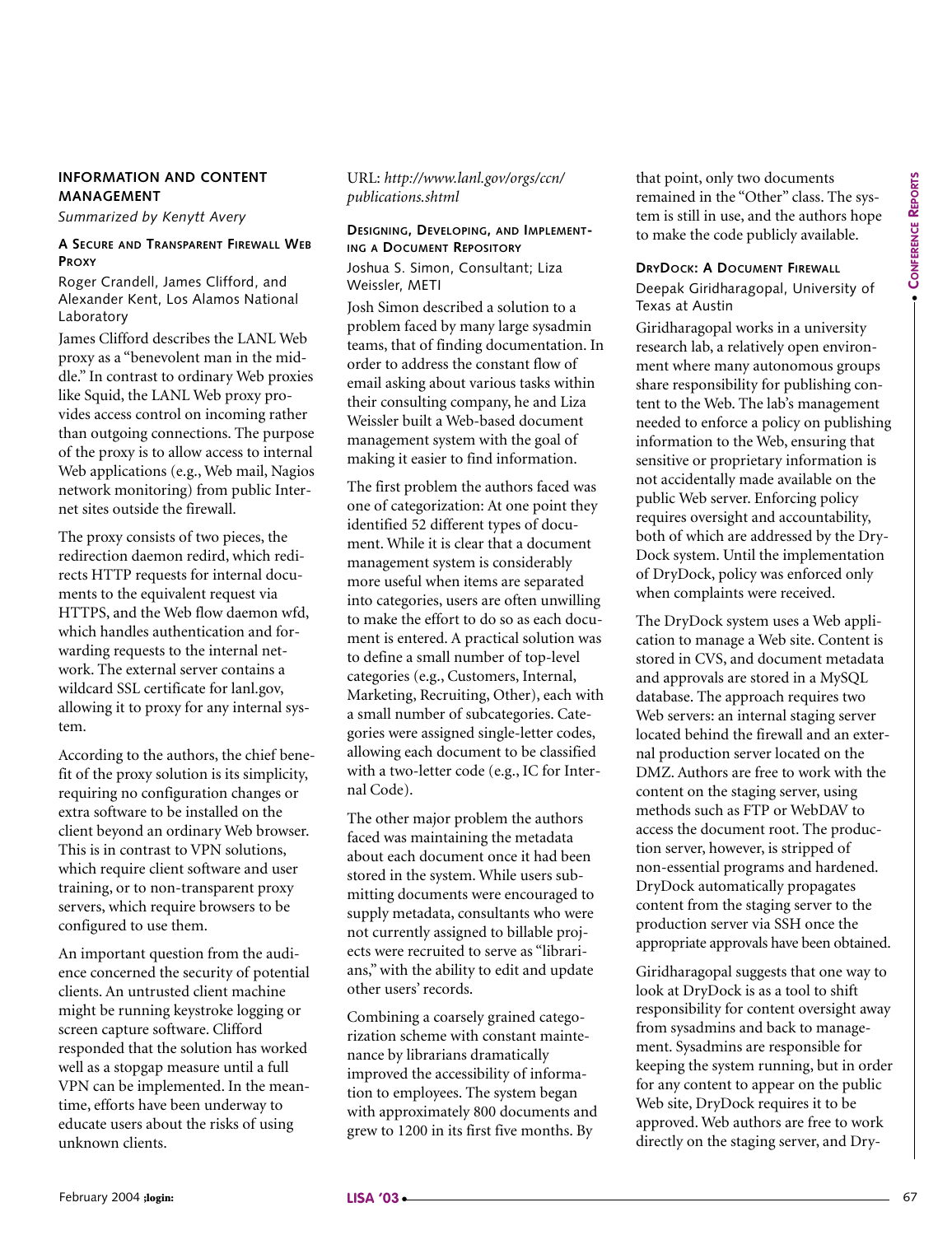Dock will show the differences between the current contents of the staging server and that of the public Web site. Users are informed when pages have changed, and those with management authority are able to approve publication. DryDock logs the time at which files were approved and which users approved them, and allows content to be rolled back to previous versions when necessary. In use for over a year, the system has resulted in improved Web server security and better management oversight of the publication process.

URL: *http://tools.arlut.utexas.edu/ DryDock/*

#### **SYSTEM AND NETWORK MONITORING**

*Summarized by Venkata Phani Kiran Achanta*

#### **RUNTIME DETECTION OF HEAP-BASED OVERFLOWS**

William Robertson, Christopher Kruegel, Darren Mutz, and Fredrik Valeur, University of California, Santa Barbara

This paper is about a technique that protects the management information of boundary-tag-based heap managers against malicious or accidental modification. William started out by describing the motivation behind his work, which he mainly attributes to the increasingly common buffer overflow exploits resulting from use of various insecure languages for application development. He reinforced his argument by citing the recent vulnerabilities in OpenSSH, MySQL, etc.

He explained how the buffer overflow exploit occurs and then discussed existing approaches to detect and prevent them, pointing out flaws and describing limitations in existing methods.

Then he introduced his approach, an adaptation of the canary-based stackprotection scheme, where the canaries are seeded with a random number, which a mechanism prevents the

intruder from seeing. This detection scheme has been implemented as a patch to the GNU libc library.

William did some micro- and macrobenchmarking and stability evaluation. Later, he discussed techniques to be adopted to handle buffer overflow exploits.

The software can be downloaded from *http://www.cs.ucsb.edu/~rsg/heap*.

#### **DESIGNING A CONFIGURATION MONITORING AND REPORTING ENVIRONMENT**

Xev Gittler and Ken Beer, Deutsche Bank

The configuration monitoring and reporting environment (CMRE) is a tool designed to collect and report on the many configuration details of systems within an enterprise. Its goal is to provide a single, complete, up-to-date repository of all system configuration information regardless of platform or use.

Gittler described their operating environment as a conglomeration of diverse systems with different standards and procedures and discussed the potential problems posed by such an environment.

CMRE needs few prerequisites in order to do its job; in fact, the necessary framework for CMRE already exists at their shop. CMRE is modular, flexible, and runs on many different platforms. It is written in a combination of Perl, Korn shell, and PHP and uses proprietary as well as open source software. CMRE currently collects data on thousands of UNIX and Windows systems at Deutsche Bank worldwide.

Gittler showed us some GUIs of CMRE and explained the usefulness of the data it collected. He then described the scenarios where they ran into problems when designing and deploying this system.

Although most of the organizations have this kind of monitoring tool already in

use, Gittler advocated the superiority of CMRE, citing the simplicity and nonintrusive nature of the tool and the ease in interpretation of the gathered data.

Contact information: *xev.gittler@db.com*; *ken.beer@db.com*

#### **NEW NFS TRACING TOOLS AND TECHNIQUES FOR SYSTEM ANALYSIS**

Daniel Ellard and Margo Seltzer, Harvard University

Daniel opened with the background and motivation for doing the paper. He then discussed the usefulness of looking at passive NFS traces over a period of time and talked about the work already done in this arena. He went on to cite some examples of basic and advanced analyses of the gathered data and their relevance to system administration.

The two main tools used for data gathering and analysis were nfsdump and nfsscan. Several related utilities were used in the analysis part. The data was gathered in a university environment, and measures were taken to anonymize the data as much as possible. There is control over anonymity of the data if someone wants to use the tool for real data collection and analysis.

The software and the results can be found at *http://www.eecs.harvard.edu/ sos/software/*.

#### **DIFFICULT TASKS MADE EASIER**

*Summarized by Jarrod Millman*

#### **EASYVPN: IPSEC REMOTE ACCESS MADE EASY**

Mark C. Benvenuto and Angelos D. Keromytis, Columbia University As a student at Columbia University, Mark developed EasyVPN to integrate an unencrypted, untrusted wireless LAN into the Computer Science Department's LAN and to the Internet. His main design goal was to create a simple and easy-to-use VPN based on IPSec. Unfortunately, as anyone who has tried to do this in a heterogeneous environment knows, setup varies with each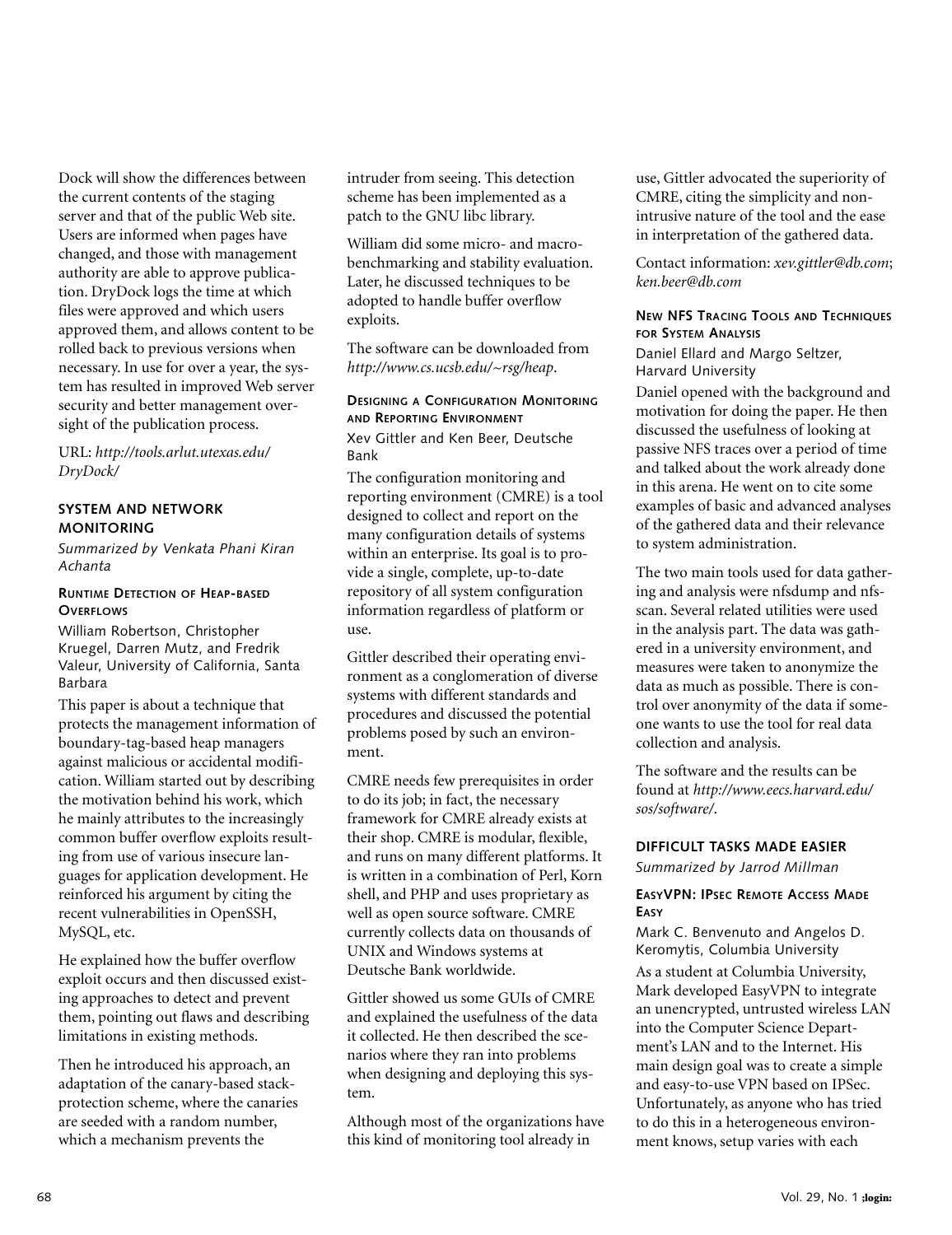IPSec platform; furthermore, managing certificates is too complicated for users and too time-consuming for administrators. To address these issues, Mark created a solution that leverages the wide availability of Web browsers with SSL/TLS support and the familiarity of users with Web-based interfaces. The Web interface allows the user to create and download the configurations and certificates for their computer without further burdening the system administrator or requiring the user to understand the technical minutiae.

EasyVPN is composed of three main components: the client, the gateway, and the VPN server. The client receives the certificate from the gateway, which serves as the certificate authority (CA). The VPN server trusts the client because it trusts the gateway. Thus, EasyVPN is built on trust and the easy manageability of the CA. To demonstrate the feasibility of such an approach, Mark implemented EasyVPN using Linux FreeS/WAN and Windows clients.

#### **THE YEARLY REVIEW, OR HOW TO EVALUATE YOUR SYS ADMIN**

Carrie Gates and Jason Rouse, Dalhousie University

Many nontechnical managers and employers do not fully understand what a system administrator is or what he or she does. Only recently have there been any publications on the hiring and firing of system administrators. Moreover, there is no clear course of study or career path for becoming a system administrator. Consequently, it comes as no surprise that there is no systematic approach for evaluating the performance or effectiveness of a system administrator. Carrie and Jason presented an approach to evaluating system administrators based on three criteria: achievement of goals, achievement of specified service levels, and general competence. Using these three broad criteria, they developed a quantitative system for evaluating system administrators that is measurable and fair.

The first criterion, measuring the achievement of stated goals, requires that the manager and administrator work together and provides the manager with an objective assessment of performance. To better understand how an administrator was achieving specified service levels, Carrie and Jason refined this criterion to four components: availability, usability, security, and customer service. General competence was measured by how often the administrator needed to revisit the same problem. Breaking the evaluation into these three criteria provides the manager with an effective tool to isolate the system administrator's strengths and weaknesses. They concluded by describing five different scenarios illustrating how you might deploy this system, what types of scores you might get, and an interpretation of those scores with suggestions for appropriate action. It was emphasized that this system was meant to initiate a wider and more extensive discussion on this important topic.

#### **PEER CERTIFICATION: TECHNIQUES AND TOOLS FOR REDUCING SYSTEM ADMIN SUPPORT BURDENS WHILE IMPROVING CUSTOMER SERVICE**

Stacy Purcell, Sally Hambridge, David Armstrong, Tod Oace, Matt Baker, and Jeff Sedayao, Intel Corp.

Before peer certification, trouble tickets at Intel Online Services (IOS) were received by help-desk technicians, who would pass them on to the system and network administrators to handle. This caused constant interruptions for the administrators, frustrated the technicians because they weren't able to solve the problems, and impeded customer service due to the lack of direct contact between the customer and the problem solver. IOS wanted a way to allow the technicians to handle the tickets themselves, but needed to ensure that the technicians were qualified to do so. To this end, they created a peer certification process to add qualified troubleshooting personnel.

The certification process divided troubleshooting personnel requirements in two ways – specialty areas and specialty levels. Certification for a specific area and level requires previous-level certification, an oral test, and monitored completion of tasks. Once implemented, peer certification resulted in an increase in the number of staff able to make changes and a reduction in the number of trouble tickets referred to the system administrators.

#### **EMERGING THEORIES OF SYSTEM ADMINISTRATION**

*Summarized by Kevin Sullivan*

sues with Work based tretting in with a dojocity assessment of prefer considered critical considered critical considered in the constrained in the based of the based of the based of the critical constrained in the critica **ISCONF: THEORY, PRACTICE, AND BEYOND** Luke Kanies, Reductive Consulting, LLC Luke describes his development experiences with a configuration management tool, ISconf. Although ISconf has gone through significant rewrites since the initial version, it still functions by pairing listings of commands with a list of hosts for those commands to be run on. ISconf's use of make satisfies three components of deterministic ordering: state maintenance, failure on error, and consistent ordering. The concept of atomicity is one which ISconf does not currently possess. In many processes, the lack of support for atomicity requires human intervention when an error is encountered. Also, hidden preconditions of a system create situations that ISconf would have difficulty handling. The discussion of these shortcomings will help the development of ISconf and tools like it. ISconf is still a very useful tool and when combined with other configuration management tools these inherent problems can be mitigated.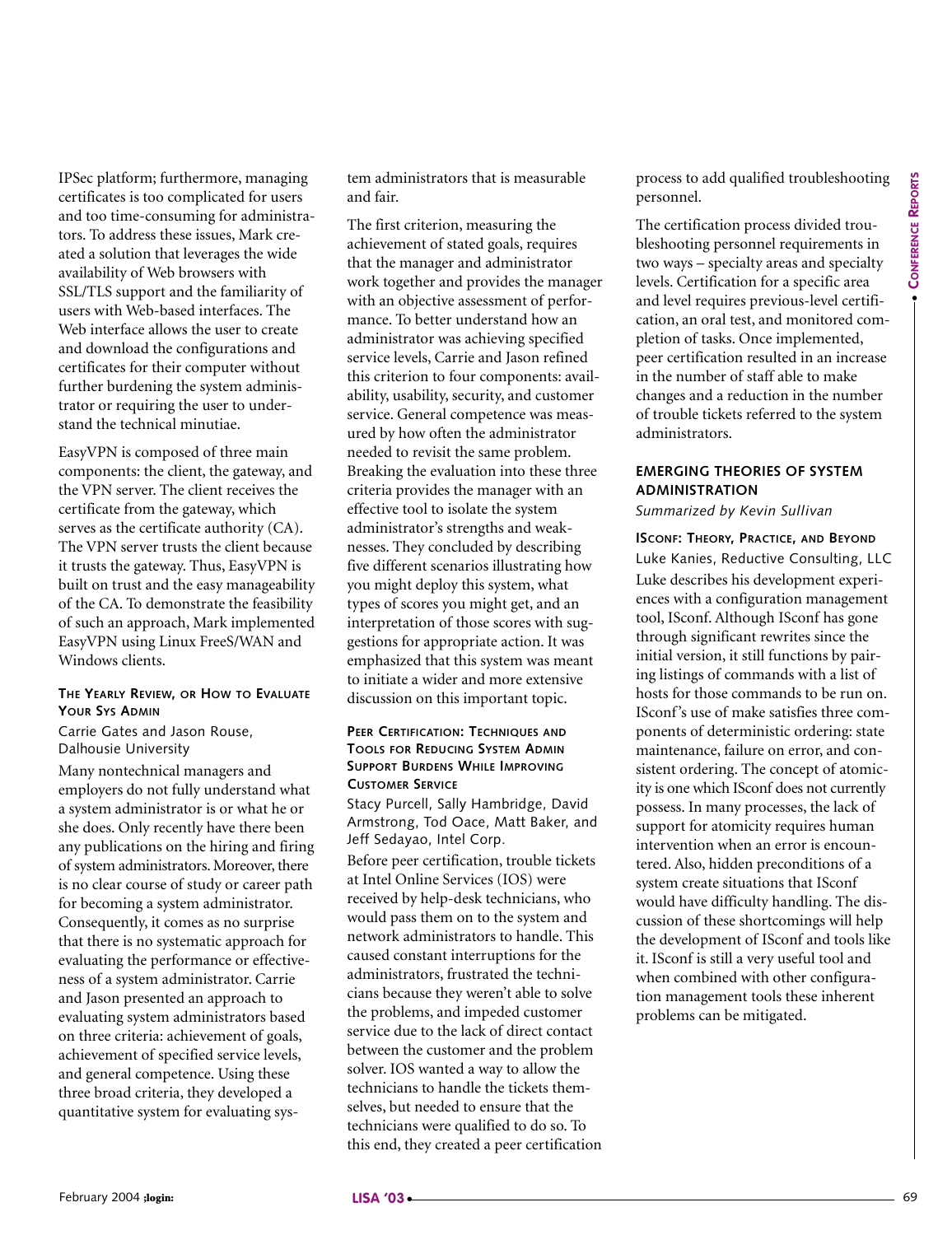#### **SEEKING CLOSURE IN AN OPEN WORLD: A BEHAVIORAL AGENT APPROACH TO CONFIGURATION MANAGEMENT**

Alva Couch, John Hart, Elizabeth G. Idhaw, and Dominic Kallas, Tufts University

Alva opened by describing a race between theory and practice in which theory always wins. The main goals of his work are portable validation, where validation occurs once and the results are the same everywhere, and to produce an algebraic model of configuration management. Couch contends that these goals can be achieved through the use of closures and conduits. Closures are like a black-box system that has well-defined inputs and outputs and functions exactly as specified. Conduits are communication channels between closures. The first step in developing a closure is separating internal and external parameters. If it were not for latent preconditions, the composition of closures would be closures themselves. This essentially creates complex services with known functionality and well-defined inputs and outputs. File editing was an initial prototype of this work. A file-editing closure can define all permissible actions to a file in an attempt to reduce errors. Many system administrators are wrapped up in the minutiae of the many systems they manage and have less time to do high-level coordination of services. When these low-level systems are treated as closures and conduits, it becomes easier to focus on more advanced system administration tasks.

#### **ARCHIPELAGO: A NETWORK SECURITY ANALYSIS TOOL**

Tuva Stang, Fahimeh Pourbayat, Mark Burgess, Geoffrey Canright, Kenth Engø, and Åsmund Weltzien, Oslo University College

Tuva Stang presented a tool that was intended to visually model interconnected networks. These networks can be physical, social, or knowledge networks. Graph theory was used to show the connections that exist between groups of

people, hosts, or other information sources. The most well-connected nodes will become visually apparent. An interesting comparison was drawn between an organizational chart and the charts presented here; in some cases they differ, and the truly connected people are revealed. As a security tool, Archipelago can reveal vulnerable points in a network or even the nodes that should be best secured, due to their importance. The graphs produced by this tool show both the importance and centrality of the nodes.

#### **PRACTICUM: UNUSUAL TECHNIQUES FROM THE FRONT LINES**

*Summarized by William Reading*

#### **THREE PRACTICAL WAYS TO IMPROVE YOUR NETWORK**

Kevin Miller, Carnegie Mellon University

First Idea: IP Anycast

IP anycast is the same as shared unicast, in which one IP address is assigned to multiple hosts and the network routing is configured to deliver to one of the many machines that have that IP address configured.

Migrating is not very difficult. For servers that simply use DNS, only an update to DNS is required. In an IP anycast environment, without requiring a configuration change, clients end up using a server that is closer to them than others on the network.

Second Idea: Source Address Verification

Filtering is accomplished by performing source address verification on edge routers using unicast reverse path forwarding. This uses the unicast routing table to make the filtering policy and requires little work compared to traditional filtering with ACLs.

#### Third Idea: Host Filtering

This builds on the topics mentioned earlier. Essentially, the problem is that there are a large number of hosts that need to

be denied access to the network due to viruses and such.

Expect scripts are tedious and can cause problems, so a host route is given, essentially pointing to a sinkhole – which then drops the packets. When the host has been cleaned up, the route is removed.

#### **TOSSING PACKETS OVER THE WALL USING TRANSMIT-ONLY ETHERNET CABLES**

Jon Meek and Frank Colosimo, Wyeth Protecting an internal network while monitoring from remote sites considered to be insecure poses a difficult problem. The talk was loosely organized into the topics of hardware, software, and applications.

On the hardware side, simply snipping the wires does not work, and it is haphazard to do things like soldering a paper clip to an Ethernet card if security is concerned.

However, it is possible to create a circuit that does not permit packets to return over the line. By writing custom software which only relays packets to a specified host on an internal network from the crippled line, security can be maintained.

#### **THE REALITIES OF DEPLOYING DESKTOP LINUX**

Bevis King, Roger Webb, and Graeme Wilford, University of Surrey

Linux offers a number of benefits for deploying on the desktop, yet a certain degree of Windows compatibility is a must. However, using Linux on the corporate desktop reduces the support time required.

Running Microsoft Windows in a virtual machine has a number of benefits for support because the Windows machines do not have direct access to the network, have abstracted hardware, and are not writable by the end user.

The desktops themselves have greater access to scientific applications that only run on UNIX, and there is a completely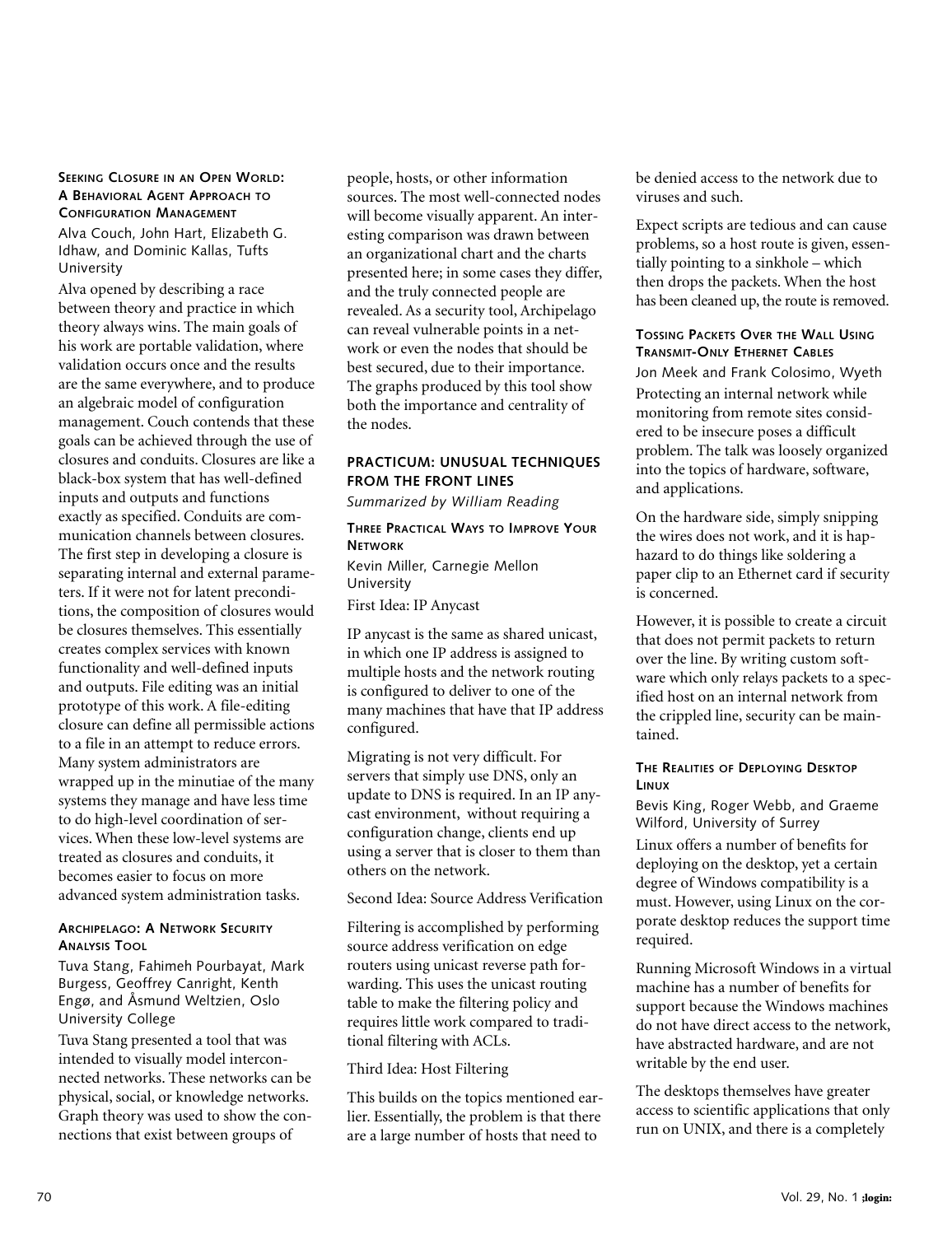supported X server running to host these applications remotely.

#### **CONFIGURATION MANAGEMENT: TOOLS AND TECHNIQUES**

*Summarized by Marko Bukovac*

**STRIDER: A BLACK-BOX, STATE-BASED APPROACH TO CHANGE AND CONFIGURA-TION MANAGEMENT AND SUPPORT** Yi-Min Wang, Chad Verbowski, John Dunagan, Yu Chen, Helen J. Wang, Chun Yuan, and Zheng Zhang, Microsoft Research



*Yi-Min Wang and Chad Verbowski receiving the Best Paper Award from Æleen Frisch*

In a dynamic talked welcomed by administrators who have Microsoft Windows machines on their network, Dr. Wang presented STRIDER, a Windows tool that helps to pinpoint the origin of Windows registry problems. Windows XP has about 200,000 registry entries storing all configuration data, so finding a source of evil is downright impossible without a proper tool. By using white-box data (from support documentation) and black-box testing, STRIDER manages to narrow down the number of possible problems in the registry, making identification fathomable for a human administrator. **FEURE ARIANGERS CONSULTERING THE CONSULTERING CONSULTERING (CONSULTERING) AND ARRANGEMENT IN A CONSULTERING CONSULTERING (CONSULTERING) (AND A CONSULTERING CONSULTERING) (AND A CONSULTERING) (AND A CONSULTERING) (AND A C** 

Starting with all the registry entries, STRIDER creates a smaller subset by mechanically eliminating entries that are irrelevant to the current problem. It then uses a statistical model to filter out the entries that may be relevant but are most likely not the root of the problem.

Each entry in the smaller subset is then compared to a computer genomics database, a data set obtained from troubleshooting experiences and black-box tests, to potentially pinpoint the solution.

In addition to the published paper, Dr. Wang has a Web page at *http:// research.microsoft.com/~ymwang* where one can find more information on **STRIDER** 

#### **CDSS: SECURE DISTRIBUTION OF SOFTWARE INSTALLATION MEDIA IMAGES IN A HETERO-GENEOUS ENVIRONMENT**

Ted Cabeen, Impulse Internet Services; Job Bogan, Consultant

CDSS provides a framework for a distribution of software images over a number of protocols. Software images are stored on an isolated server for every user who is trying to download an image. The user can communicate only with the designated server and can obtain only the requested files. The system does not require any additional setup on the user's side, as CDSS uses standard protocols (HTTP, FTP, SMB, etc.) and a set of shell scripts to access the desired information.

A user who visits a Web page that lists all available software images selects the ones he or she's interested in and provides necessary passwords to access them. At that point, a directory is created for that user, containing only the requested images. At the same time, the servers necessary to allow the user to access the data over the desired protocol are configured and started. By using Linux firewall rules, the user's request is redirected to a non-standard port for each protocol and the data is made available.

CDSS is under a GPL license; more information about it can be found at *http://cdss.sf.net*.

#### **VIRTUAL APPLIANCES FOR DEPLOYING AND MAINTAINING SOFTWARE**

Constantine Sapuntzakis, David Brumley, Ramesh Chandra, Nickolai Zeldovich, Jim Chow, Monica S. Lam, and Mendel Rosenblum, Stanford University

Computer Appliance is a device, like Tivo, for which the software is installed by the manufacturer (who also provides updates) rather than by the user. Sapuntzakis and fellow researchers took this concept and applied it to virtual appliances, which are just like the physical appliances but without the hardware. Rather than running the appliances on the bare x86 hardware, the authors use the VMware GSX Server.

In the presentation and the demo that followed, Sapuntzakis introduced the basic concepts and presented a prototype model that allows creation, publication, execution, and update of virtual appliances. He argues that using virtual appliances reduces the amount of time needed to administer computers, by having a central management unit control all the software for all the appliance users.

Sapuntzakis et al. also developed a unique configuration language, CVL (collective virtual appliance language), whose syntax is used to describe VAP configurations. Their demo showed the audience sample .cvl files and how to administer the VAPs. More information on Sapuntzakis and the project can be found at *http://suif.stanford.edu/ ~csapuntz/*.

#### **CONFIGURATION MANAGEMENT: ANALYSIS AND THEORY**

*Summarized by Aaron Teche*

**GENERATING CONFIGURATION FILES: THE DIRECTOR'S CUT**

Jon Finke, Rensselaer Polytechnic Institute

At LISA 2000, Jon Finke presented a paper about configuration generation from a relational database. At LISA '03,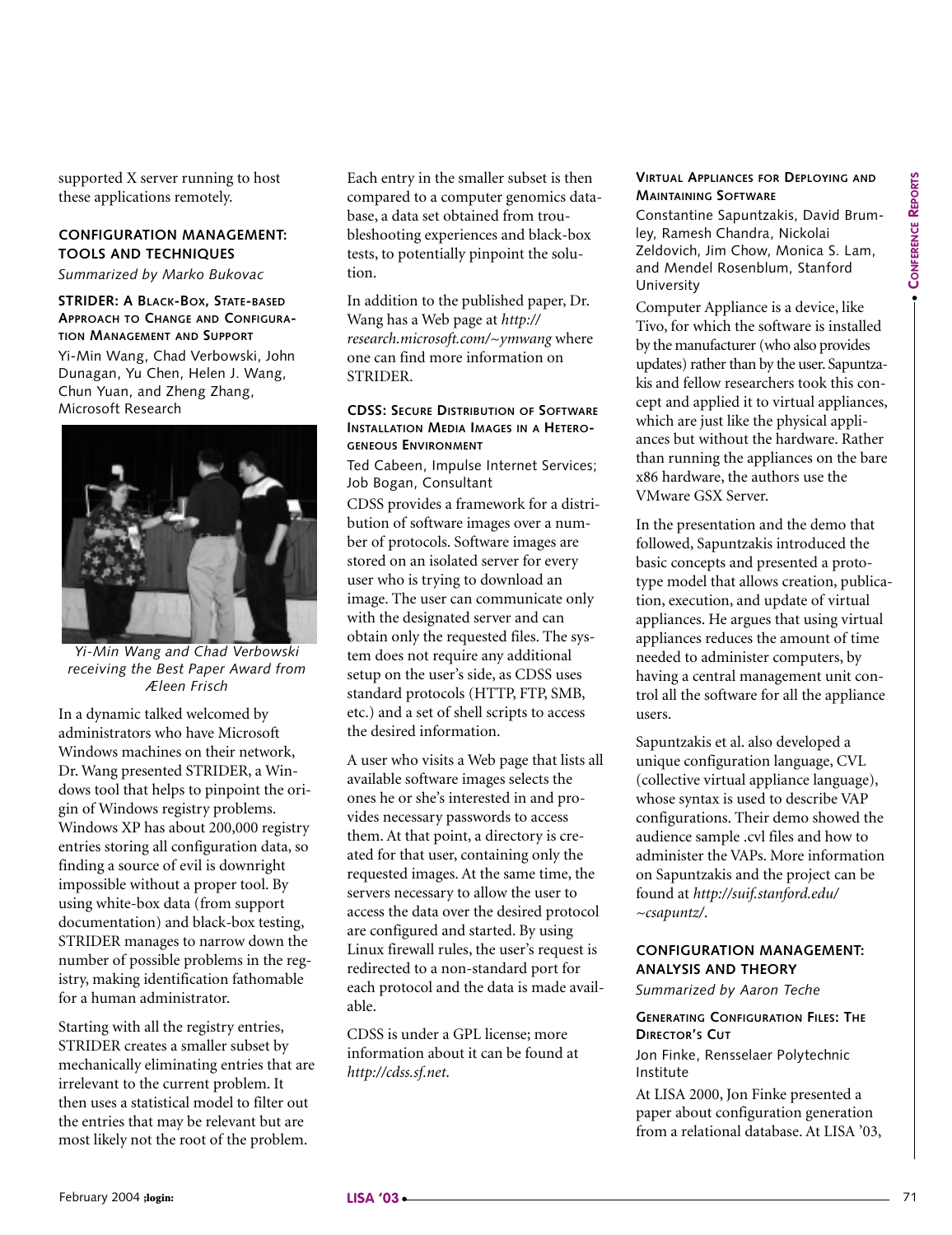he shared his improvements using XML and XSL, with data stored in the relational database for configuration management. While the original system worked very well, it wasn't flexible enough. Any layout changes required a PL/SQL programmer, and the PL/SQL programmer needed presentation skills. In comes XML with XSL transforms. The relational database is still used, but the data goes from the database to XML through an XSL translation to the final output. XML and XSL are platformindependent, which makes this solution vendor-independent. And, finally, the move to an XML/XSL system provides basic consistency checking along the transformation path.

#### **PREVENTING WHEEL REINVENTION: THE PSG-CONF SYSTEM CONFIGURATION FRAMEWORK** Mark D. Roth, University of Illinois at Urbana-Champaign

Most configuration management tools are designed monolithically and can't mix and match ideas and functionality. This results in lots of wheel reinvention. Mark Roth presented his solution to this problem, psgconf. While monolithic configuration management tools manage file configs, not abstract ones, psgconf solves this problem with modularity. The psgconf framework is a hierarchy of small, write-once-use-often Perl modules that manage the configuration at a conceptual level. It is intended to know what the data is and to control manipulation of that data according the requirements set by the admin.

#### **SMARTFROG MEETS LCFG: AUTONOMOUS RECONFIGURATION WITH CENTRAL POLICY CONTROL**

Paul Anderson, University of Edinburgh; Patrick Goldsack, HP Research Laboratories;Jim Paterson, University of Edinburgh.

LCFG is a config tool that takes a highlevel specification and generates a machine profile. LCFG can rebuild an entire site from bare metal, given a central source repository. SmartFrog provides a framework for configuration management of distributed applications. It is a runtime environment which orchestrates the workflow of computers according to configuration. SmartFrog in combination with LCFG can control and maintain a robust service that automatically reallocates machines and services based on demand, including the ability to rebuild around failure.

#### **NETWORK ADMINISTRATION**

*Summarized by Hernan Laffitte*

#### **DISTRIBUTED TARPITTING: IMPEDING SPAM ACROSS MULTIPLE SERVERS**

Tim Hunter, Paul Terry, and Alan Judge, eircom.net



*Tim Hunter and Paul Terry receiving the Best Paper Award from Æleen Frisch*

The authors' company, eircom.net, is the biggest ISP in Ireland, with approximately 500,000 users. For them, spam is a big problem: On several occasions they have seen their server outages reported on by the media. To help alleviate this problem, they have configured a tarpitting mechanism.

The method known as "tarpitting"involves inserting a time delay between the moment a message is received by the SMTP server and the moment when the server returns its "250 OK" response. This time delay varies: The goal is for it to be zero for legitimate users and up to 30 seconds per message for spammers. This solution is a reasonable middle ground; there is no need to filter messages based on content, which raises privacy concerns or risks dropping potentially valid messages.

The paper explains how eircom.net implemented a centralized database of messages recently received from each client. A "Theory" section of the paper explains how to set the right parameters so client addresses get tarpitted and untarpitted over time, according to how many messages they send. The "Data" section explains how the method was implemented across eircom.net's various mail servers, using qmail as SMTP server, and IP multicast to share client behavior data, which each machine stores locally on a SQL database.

Finally, a "Tarpitting in Practice" section describes the political problems involved in setting the right parameters for the tarpit and developing policies to follow when a would-be spammer is found in the tarpit. The authors also include data gathered from an actual spamming session, with the spammer trying to navigate around the restrictions posed by the tarpit.

This method has helped eircom.net solve the problem of burst attacks, but some work remains to be done regarding lower-level spamming. In conclusion, tarpitting is a useful addition to the anti-spam toolbox.

#### **USING SERVICE GRAMMAR TO DIAGNOSE BGP CONFIGURATION ERRORS**

Xiaohu Qie, Princeton University; Sanjai Narain, Telcordia Technologies

It is not uncommon for all routers on a BGP network to be operational and yet route packets incorrectly. This happens because traditional network diagnostic tools can only detect localized errors, such as bad cables or software failures. More automated tools are needed to systematically search through the problem space.

This paper analyzes the use of the Service Grammar technique for diagnosing BGP configuration errors. BGP presents a number of challenges for its imple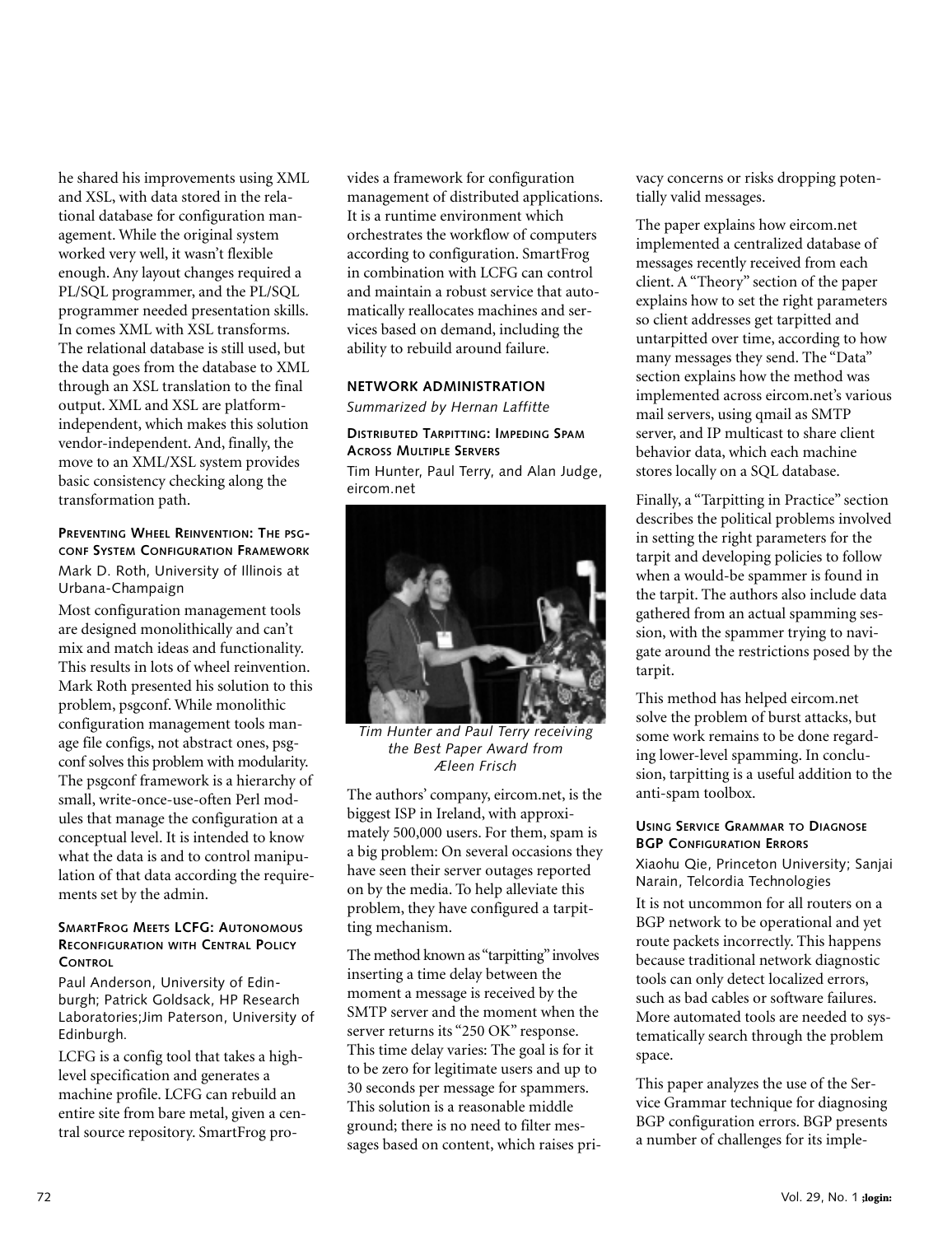mentation: At the low level, individual routers have to be configured independently, yet the high-level global routing policy of the (sometimes very large) network has to be kept consistent across all routers.

Since BGP is a complex protocol, the manual configuration of routers is a time-consuming and error-prone task. This paper presents a Service Grammar for configuring BGP networks. This Service Grammar consists of a "BGP Requirements Language," which expresses the BGP logical structures; a Configuration Database, which abstracts the different vendor-specific configurations; and a Diagnosis Engine, which is a set of algorithms that validates the configuration database and provides useful information for the debugging process.

The paper includes an example network, where Service Grammar was used to diagnose the configuration of nine Cisco routes, grouped in five ASes.

#### **SPLAT: A NETWORK SWITCH/PORT CONFIGURATION MANAGEMENT TOOL**

Cary Abrahamson, Michael Blodgett, Adam Kunen, Nathan Mueller, and David Parter, University of Wisconsin, Madison

The old network infrastructure of the University of Wisconsin Computer Science Department consisted of multiple unmanaged Ethernet switches, where people would just plug in their workstations. When the old network was replaced with 50 managed switches using VLANs, the need arose to implement a solution to automate the management of the network infrastructure.

After considering the existing solutions, the authors of the paper decided to implement the Splat tool. This tool provides an easy-to-use interface for configuring the switch ports while enforcing sysadmin best practices.

Using Splat's CLI interface is relatively straightforward; the tool was designed to accommodate relatively inexperienced

administrators. For example, to connect a host to a switch port, the only required parameters are the hostname and the label of the data jack on the wall. The tool does the rest: updates the database, computes the new VLAN configuration, and issues the required switch configuration command using the Rancid switch configuration manager. The current configuration data is stored in a PostgreSQL database, which can also be queried using Splat.

The use of the tool is enforced because, without it, the VLAN number is not correctly configured for the switch port, which means the network connection won't work. Also, the tool "locks" the switch port to the MAC address of the workstation. Thus, using Splat is easier than changing all these parameters by hand.

This creates a virtuous cycle: the Splat database is the definitive data source for host/switch-port mapping. And since it's easier to use Splat than to configure the switches by hand, the Splat database is kept current. This way, the sysadmins can easily follow the best practices when managing the switch port configuration.

#### **GURU SESSIONS**

#### **IPSEC**

Hugh Daniel, Linux FreeS/WAN Project *Summarized by Siddharth Aggarwal* Since this was a guru session, it involved direct questions to the speaker by the audience. Hugh Daniel began by saying that IP networking is antithetical to IPSec. Most system administrators find implementing IPSec problematic because the setup is not done correctly. So the speaker explained a test setup for a Web site in which all the machines are physically kept together.

Daniel clarified some misconceptions about IPSec – for example, that it is technically a transport mechanism and not a technique for authentication or encryption. It is the job of Internet Key Exchange (IKE) to maintain pre-shared secrets and RSA keys. Daniel introduced various ways of deciding if two hosts can talk to each other: pre-shared secrets, RSA keys, X Auth, X.509, etc. Also, a brief introduction about a PDA that runs Linux, called Zaurus, was given.

Since By Francough procedure and compute the since in the since the since the since the since the since the since the since the since the since the since the since the since the since the since the since the since the sinc Daniel then introduced the Wavesec technology, which uses a combination of opportunistic encryption (OE), dynamic DNS, and DHCP. OE enables you to set up IPSec tunnels without coordinating with another site administrator and without hand-configuring each tunnel. He also explained the goal of Free S/WAN, which is to provide a host-tohost or network-to-network privacy environment via a distributed database of DNS entries and keys. He explained why FreeS/WAN emphasizes an anti-NAT (Network Address Translation). IPSec fails when packets go through a NAPT (network address and port translation) box, because NAPT mangles the packets.

The session concluded with some links to useful resources: *http://www.freeswan.ca http://www.wavesec.org http://www.freeswan.org/talks/lisa-2003*

#### **AFS**

Esther Filderman, The OpenAFS Project; Garry Zacheiss, MIT

#### *Summarized by Venkata Phani Kiran Achanta*

The AFS guru session consisted of questions about large file size support, readwrite replication functionality, status of disconnected AFS, back-up strategies, and many other topics as well.

Some people asked whether there were plans to make read-write replication of volumes. Esther said the Coda filesystem does RW replication of volumes (there is no notion of cell in Coda yet), but they were not sure whether it would be available in AFS or not. Garry added that Coda is entirely a research project and is not for use in a production environment.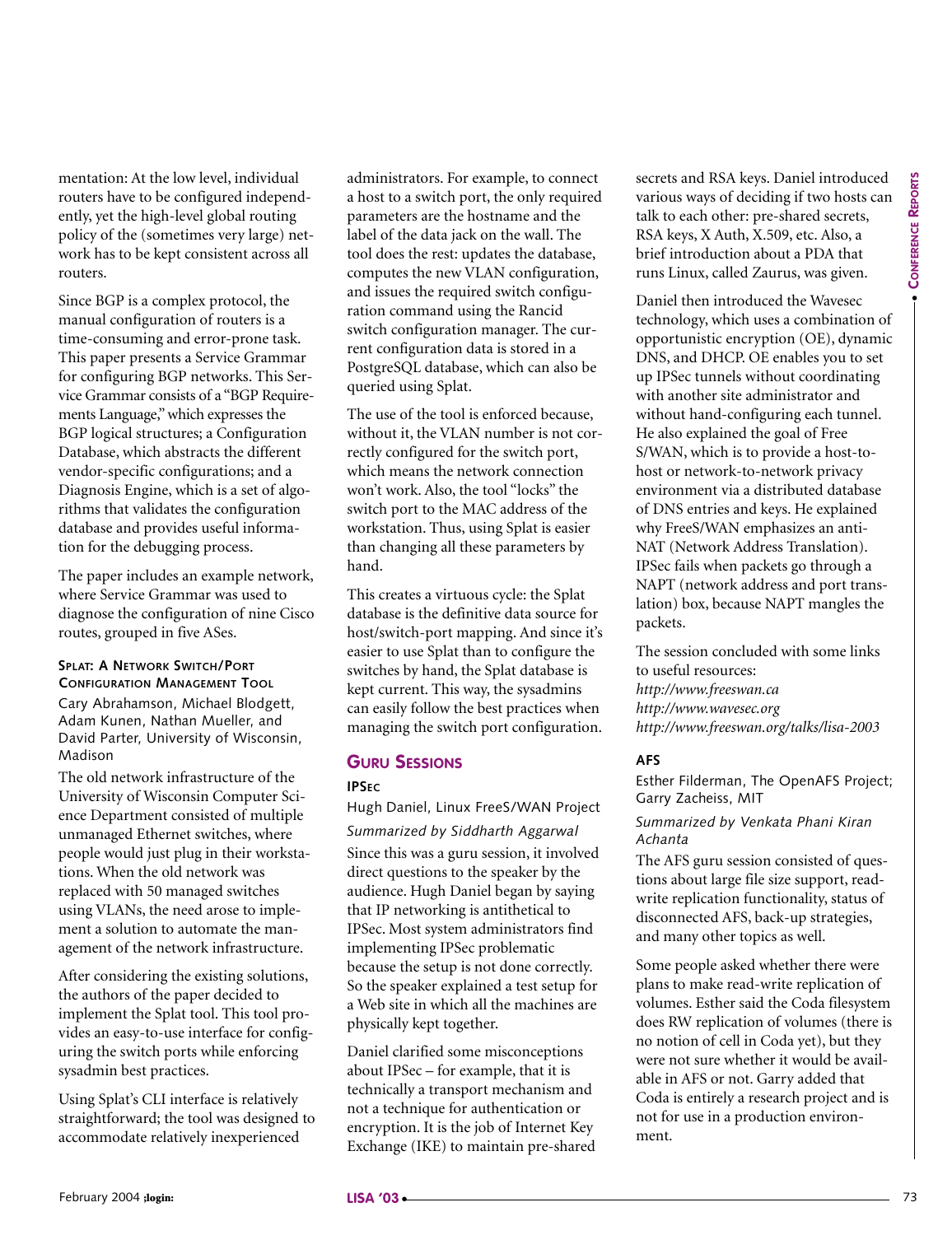Regarding disconnected AFS status, Garry said that there was an initial verbal commitment from the University of Michigan to incorporate disconnected AFS functionality into OpenAFS code, but they later backed out because they are heavily into OpenBSD research.

Alf Wachsmann from Stanford Linear Accelerator Center made an announcement about an OpenAFS best-practices workshop being held at SLAC in February.

People were curious to know how MIT and PSC were doing backups. Garry said they were using butc with a bunch of self-written Perl scripts, which need no human interaction. Esther said that they would do a vos dump locally and, with HSM support, would migrate that dump to a repository. She added that there used to be an add-on to Legato a while back. The most popular backup solution for AFS is TSM. Cornell University is working to tie AFS into Amanda.

There were some people interested in using OpenAFS in a grid computing environment, but lack of file support for files greater than 2GB seems to be a limitation for them.

A newbie asked about recovery when an RW volume is lost. Esther said they can always do a vos dump of the existing RO copy of the volume as an RW volume and start using it as if nothing had happened.

Somebody asked whether the 22-character limit in the naming size of volumes would be increased in future releases of OpenAFS. Garry said that there are no plans to increase it, but that there is a workaround using MD5 hashing. Esther added that if they did increase the limit, the old AFS clients would be confused.

Answering a question on ideal client cache size, Esther said that it would mostly depend on the chunk size at their site. Someone asked whether to restart the file server once a week if clients are

using it 24/7. Garry said there is no necessity to restart.

There was discussion about MRAFS, which is heavily used by Naval Research Labs; different authentication techniques; and why AFS uses Kerberos.

Like any other open source project, Open-AFS also seems to suffer from lack of "more" volunteer time. The gurus were optimistic about the future of OpenAFS and said that if more volunteers were willing to contribute to the OpenAFS project, there would be much more functionality that could be incorporated into OpenAFS.

#### **MBAS FOR SYSADMINS**

Brent Chapman, Great Circle Associates

*Summarized by Carrie Gates*

Why should a system administrator pursue an MBA? There are two answers to this. The first is the marketing-type answer, which is that it will, on average, add 25–40% to your current salary. The second answer is that it provides a better understanding of the entire business environment, such as finance and personnel, which in turn will allow you to better relate to the concerns of those who work in these other departments.

There are three paths to an MBA: standard full-time courses, part-time courses, and the executive-level MBA. Although the full-time MBA allows a student to complete the degree more quickly, the part-time MBA enables one to keep working while obtaining the degree. Unfortunately, the part-time students often miss out on many of the opportunities available to the full-time students. Conversely, the part-time students tend to be older and have more business experience, and so the full-time students often miss out on learning from discussions with them. The executive MBA is a combination of the two approaches, but is more expensive and is geared toward senior managers (where their company is paying for tuition). Typical courses consist largely of case

studies, with a single case study taking up 5–25 pages of scenario. These case studies are used to generate and guide discussion.

The bottom line is that you will get out of an MBA what you put into it. MBAs offer a wealth of learning opportunities, both in the classroom and outside of it, as well as providing the opportunity for considerable networking within the business field. For those who are interested in pursuing a management path, it can also provide an extra credential when applying for management positions. Beyond this, it can provide someone who has a technical background with the confidence to pursue career paths such as CIO or CTO.

#### **PKI/CRYPTOGRAPHY**

#### Greg Rose, QUALCOMM, Inc.

#### *Summarized by der.hans*

Rose mentioned that there are two types of cyphers, symmetric and asymmetric. Symmetric cyphers, such as DES and Rijndael (accepted as AES), are the traditional type of cypher and there is evidence they were used as far back as 2000 BC. Symmetric cyphers use the same key both ways. Asymmetric cyphers, a.k.a. public key cyphers, such as RSA, use different keys for encryption and decryption.

All the old cell phone cryptography was broken. Rose was first to break some of the algorithms. The new 3G cell networks use different but equivalent ciphers. All use 128-bit keys. One of the problems with the old algorithms is that they were created behind closed doors. Review of the algorithm and the code is important to be certain an implementation is secure.

Rose gave several examples of cryptography that was weak due to shortcomings in the algorithms or errors in the implementation. He mentioned that most Web server administrators know thatmost of the CPU is used in putting the padlock on the browser, not in transmit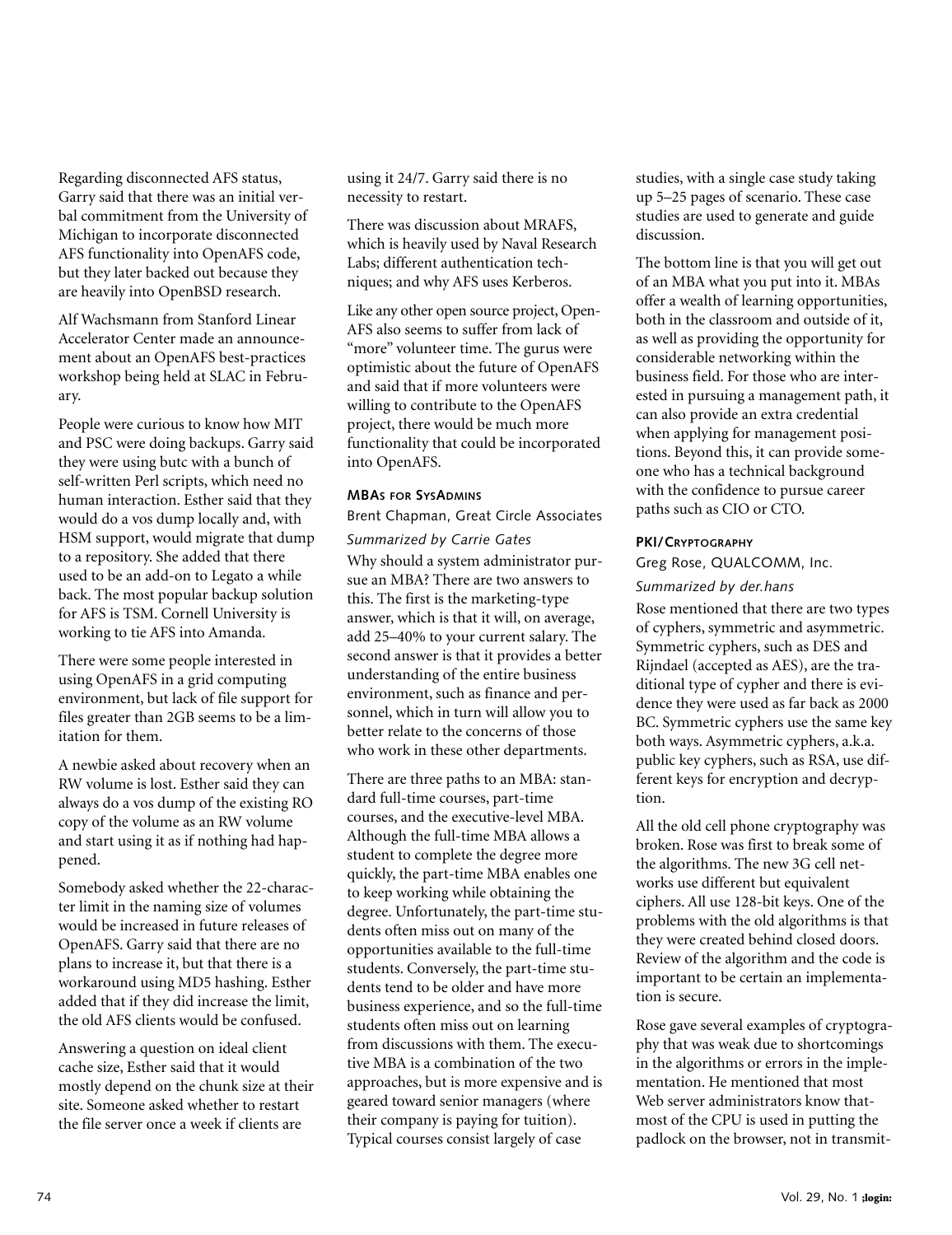ting the data. For instance, small keys take constant time because they fit 32 bit CPUs, but large keys have to be broken up and done "longhand." Going from 1024 bits to 2048 bits cubes the time needed to generate the key. Computational time equals lost battery life for cell phones.

#### **LINUX**

Bdale Garbee, HP Linux and Open Source Lab/Debian

*Summarized by Hernan Laffitte* Topics such as the SCO lawsuit and the end-of-life announcement from RedHat figured prominently in the first segment of the talk. Mr. Garbee explained that HP's first concern is supporting its customers, many of whom run SCO and RedHat, and also promoting the use of open and free standards.

Another important issue facing Linux developers is that a number of independent software vendors (ISVs), such as Oracle, and hardware manufacturers, such as HP, will only certify their products against a small number of commercial Linux distributions. This is a result of the economic realities of setting up QA and support, and the fact that no two Linux distributions seem to use the same kernel.

Setting up standards for Linux distributions will help alleviate this problem, and Linux 2.6 will have a feature set closer to what many ISVs want. Other companies, however, will want to add different features to the kernel. And there is always the issue, even if everybody agrees on the current standard, of negotiating which features will go into the next one.

Economic realities also conspire against selling Linux to the general (read: nontechie) public. For example, putting a line of Linux-powered machines on the shelves of a computer store involves a lot of expenses: printing a different set of manuals, different packaging, tracking a different part/model number from the

factory down to the store in Kalamazoo . . . it's all expensive, even if the OS is free.

Actually, the money involved in the OS licensing is not as much as many believe. It's simply a question of demand. The demand is growing, but it's still not there. The marketing people would say, "Come back next year if you have 10 times the current volume." Also, Mr. Garbee commented jokingly, whatever distribution you choose to sell, the rest of the Linux users will hate you.

The juggernaut is rolling in the right direction, though. For example, HP recently released a BIOS patch for one of its systems specifically to improve Linux compatibility, and is working to improve Linux compatibility in general.

Mr. Garbee also talked about his experience in porting Linux to the Itanium platform. A big percentage of the Itanium 2 systems shipping in the first quarter of production were Linux, and the trend increased in the second quarter. Linux is also very popular in Itanium workstations, and HP-UX customers like having the possibility of replacing old PA-RISC machines with Itanium without having to make any changes to the software.

For the state of the state of the state of the state of the state of the state of the state of the state of the state of the state of the state of the state of the state of the state of the state of the state of the state In addition to his work on UNIX and Linux, Mr. Garbee is a prominent member of the amateur satellite community. The talk touched briefly on the issues of Linux in space (it was used in an experiment on the shuttle, and will also be used in the amateur radio experiment on the international space station). Mr. Garbee also discussed the technology of amateur satellites. He stressed that there is a constant need to simplify the hardware requirements. The 1802 processor used on many satellites, for example, runs at 100 KIPS (kilo instructions per second). Things don't happen very fast in space, so there is no need for lots of processing power. And amateur satellites are a fun hobby in part because the types of problems faced when working

on 8-bit micro-controllers are quite different from the ones encountered when working on Linux for Itanium systems at HP.

#### **AUTOMATED SYSTEM ADMINISTRATION/INFRASTRUCTURE**

Paul Anderson, University of Edinburgh; Steve Traugott, Infrastructures.Org

#### *Summarized by Kevin Sullivan*

Configuration management seemed to be a central theme of this year's conference, and it took center stage at this guru session. A packed room gathered to hear Paul Anderson and Steve Traugott give their opinions on the state of automated system administration. The hour-and-ahalf session was very informative, with a great discussion of theory interspersed with various tools administrators are using today.

The discussion quickly turned to "push" vs. "pull" systems in configuration management. Steve and Paul contended that many people who think they have a "push" system actually have a "pull" system. Steve said that a "pull" system is advantageous because it reduces the threat of divergence, since a machine will properly configure itself before it offers any services. Paul added that "pull" systems don't require any knowledge about the state of the machine at configuration time, so offline hosts will not be missed.

Paul went on to describe a configuration fabric consisting of hardware, software, specifications, and policies. Soon the room was buzzing about the tools used to build and maintain this fabric. Each tool employed a different paradigm: Anderson's tool, LCFG, tells a host what it wants to look like, while Traugott's ISConf – originally a quick fix aimed at building up an infrastructure – tells a host what to do.

Also discussed was "The Test," in which you imagine taking a random machine that has never been backed up, destroy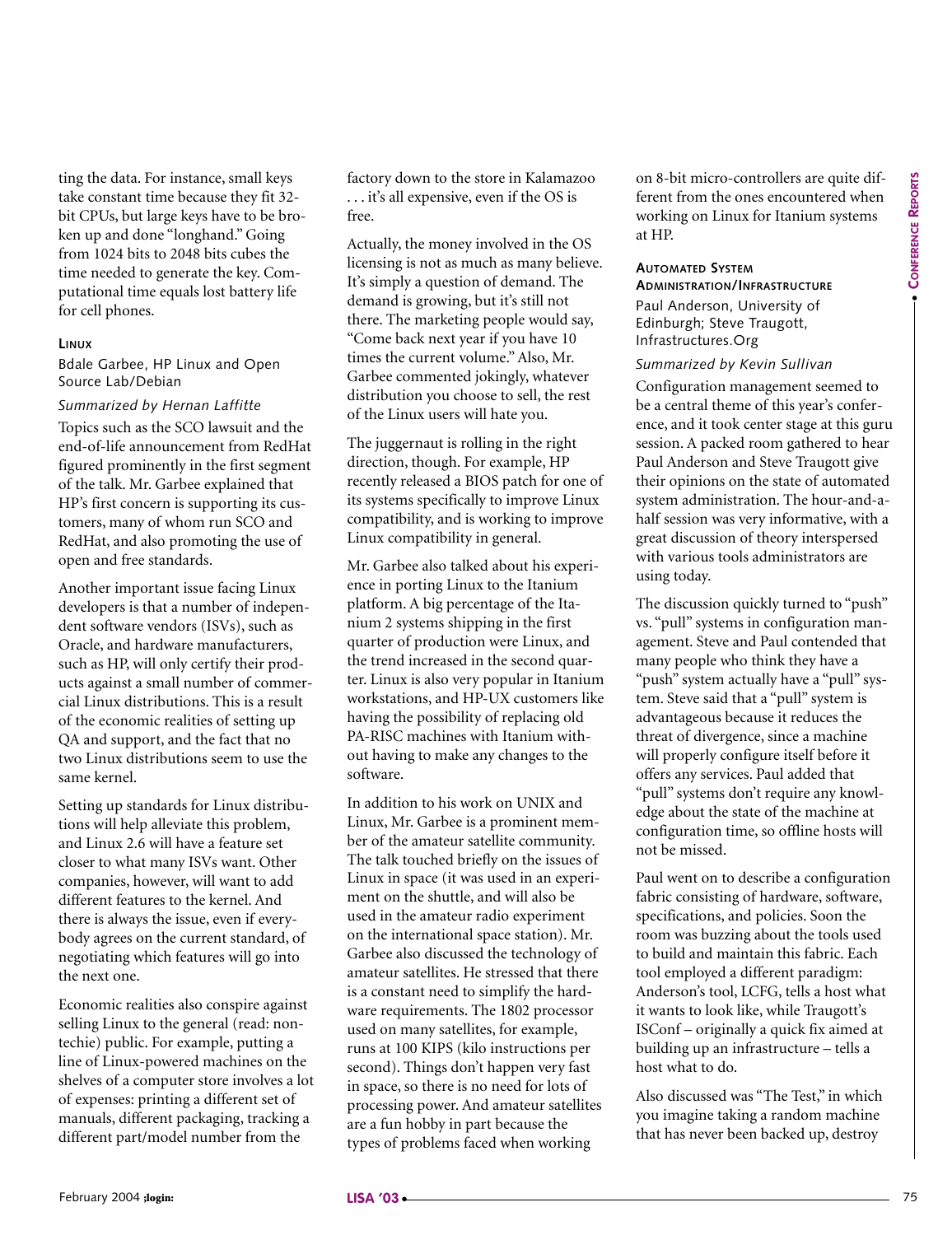it, and then have its services recovered within 10 minutes. Both Paul and Steve note that their infrastructure management systems pass The Test.

#### **PROFESSIONAL GROWTH AND DEVELOPMENT**

David Parter, University of Wisconsin, Madison

*Summarized by Marko Bukovac* David Parter led an excellent free-flowing discussion covering several topics of interest to system administrators in industry and academia. The first topic came from mid-level administrators who were interested in knowing how to mentor their students and colleagues. Senior administrators recommended that students develop a range of technical skills, including "people skills," which is a big part of the job. In addition, mentors should always treat system administration as a legitimate profession (it is not always seen as such by users). Students should be encouraged to communicate with their mentors (who should set some time aside to work with students) and ask questions using SAGE online resources, such as the Web site, IRC channels (*irc.sage-members.org #sage-members*), and the mailing list (*sage-members@sage.org*).

Mid-level admins mentioned that logical thinking and thorough knowledge of the fundamentals (though it can sometimes be hard to define what fundamentals really are) are perhaps the most highly valued skills in the field. Some admins mentioned that students' fear of "breaking things" slows their growth and that they should be encouraged to experiment, only not on the main servers. A debate about the relative importance of depth cersus breadth concluded that they are equally important.

To keep their job fun and interesting, some administrators would like their jobs to change with time and include more research. While there is no overall solution to this, as it is company-dependent, some senior admins recommended books, such as O'Reilly's *Love Your Job*,

and some recommended writing and sharing tools, which can then lead to more communication between companies and to more research on the subject. Many recommended getting books and taking classes on time management, since this is a skill that many admins (especially younger ones) lack. Giving small group tutorials and then expanding might lead to giving a tutorial at a LISA conference.

Many of the admins wondered how to take control of their careers. Senior admins saw themselves in the position of having to join the management and abandon technical duties, to the dismay of most of them. The main suggestion in this case was to check with HR (even before getting hired) to ask about job growth and possible future duties. Some admins considered switching from university environments to the "real world" but feared that they were not ready for it (myth: work at the university is not as important and difficult as work at the corporation). All of them were encouraged by the corporate admins, who said that academia is not at all different from the corporate world.

The session concluded with a discussion about personal career plans. Everyone should have a personal career plan and an idea of what their dream job would be. One should not be afraid to ask the employer about future plans and how the job will evolve. In their work, admins need to manage users, systems, and management, and many find it very tricky to manage all three successfully. Some senior admins suggested taking nonsystem administration courses, such as management, as well as documenting all political decisions (resources, time, budget) made by their supervisors. Managing management is a vital part of the job, and senior admins recommended learning this skill.

#### **INVITED TALKS**

#### **OUTSOURCING: COMMON PROBLEMS AND CURRENT TRENDS IN THE OUTSOURCING INDUSTRY**

John Nicholson, Shaw Pittman LLP

#### *Summarized by Emma Buneci*

Outsourcing has been a hot topic over the past few years, and John Nicholson presented an excellent overview of the topic. Outsourcing is defined as the long-term contracting of an information system or business process to an external service provider in order to achieve strategic business results.

The top-tier providers are IBM, CSD, EDS, and ACS, while in the second tier we find Perot Systems, Accentrue, CGI, Unisys, and Lockheed Martin Siemens, as well as other consulting firms. As an interesting change, the hardware providers, such as Dell, Compaq, and HP, have all been moving into providing services for their clients. As offshore providers, there are typically the larger Indian companies, such as the Tata Group. IBM is the dominant player in the global market and was able to maintain this position by drawing on its own strengths and taking advantage of the leadership and accounting problems at other companies.

After outlining the seven major trends in the outsourcing industry – mid-sized markets; outsourcing of IT, business process, and business transformation; offshore outsourcing; shareholder influence; renegotiation of existing agreements; piecemeal deals; and the changing nature of IT departments – Nicholson discussed problems with outsourcing. The three major issues seem to be timing, customer perspective, and perceived poor customer service.

Rushed negotiations, differing expectations, and poor communication with end users lead to a very unhappy relationship. In order to minimize problems, any outsourcing deal must be treated with the same care and planning as buying a used car. It makes sense to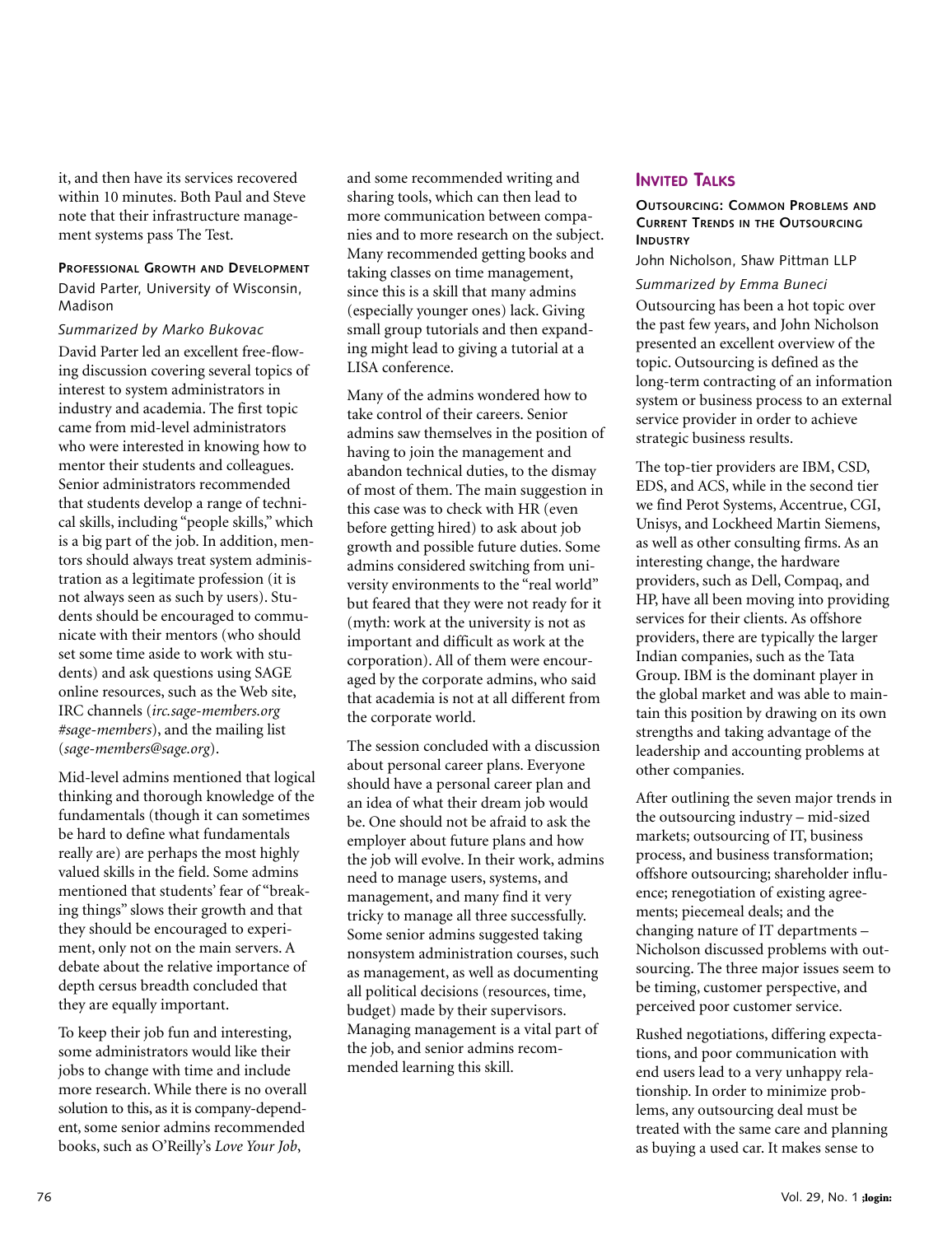**CONFERENCE REPOR TS**

talk to multiple vendors because talking to only one vendor will undercut negotiating leverage. The customers must be clear about document scope, service levels, and cost. Pricing must be clearly specified before signing the deal. Assumptions and dependencies must be avoided: If there is any assumption or dependency written in a deal, it must be specified how it will imply a change in the price.

Using an independent deal consultant is highly recommended; in the same way that a car mechanic is crucial to buying a used car, a consultant will know how to look for and evaluate problems that you might not see. The final piece of advice: "Communicate, communicate, communicate!"

#### **A CASE STUDY IN INTERNET PATHOLOGY: FLAWED ROUTERS FLOOD UNIVERSITY'S NETWORK**

Dave Plonka, University of Wisconsin, Madison

#### *Summarized by Jason Rouse*

Dave Plonka gave an enlightening talk on the story behind the flooding of the University of Wisconsin's public NTP server. On May 14, 2002, Dave was reviewing network logs. He was quite surprised to find a nearly 90,000 packetper-second forwarding rate through one of the university's public NTP servers. Seeing that the source port was fixed and IP addresses associated with the flows were random, Dave's first guess was a distributed denial of service. To combat this, he placed university-local blocks on the ingress routers.

A month later, however, Dave was surprised to find the access control lists dropping over 250,000 packets per second, all with the same IP profile! This time, Dave decided to escalate the investigative procedure. He chose the two top talkers and emailed them directly, received immediate responses, and found the commonality was a Netgear product. After searching for the model number, Dave located a few references to the

product, one such reference, to ICSA Labs, mentioning that the Netgear router did not include a battery-backed clock.

Plonka's next step was to examine the hardware and software directly. He downloaded the firmware available from the Netgear Web site. After a cursory examination, he found that the Netgear firmware included the IP address of one of the university's NTP servers. As soon as he made this discovery, Plonka contacted Netgear directly via their help desk and customer service channels. After a number of days without response, Plonka phoned a Netgear executive directly.

Plonka then guided the formation of a team consisting of Netgear employees, university employees, and independent experts. This key step ensured that the problem could be addressed in a way that was fair to the university, the company, and the Internet community as a whole. The initial response was to point users to an "Instant Code" update, available from the Netgear Web site. Interestingly, this code had been available for some time, but had not been widely advertised or adopted by the product community.

Understanding the difficulties involved in communicating to such a diverse user group, the review team pursued other options in order to mediate the large amount of incoming NTP traffic. Finally, the team concluded that the implementation of an anycast NTP time service at the Wisconsin site could successfully handle such a traffic load. As of this writing, Netgear and the University of Wisconsin have undertaken a project to provide this anycast deployment.

Plonka's experiences were summed up in two pieces of sage advice. First, involve all parties in any dialogue when searching for a solution. Second, recognize that the Internet is a shared resource based on the good citizenship of many, many users, and act accordingly.

#### **ORGANIZATIONAL MATURITY MODELS: ACHIEVING SUCCESS AND HAPPINESS IN MODERN IT ENVIRONMENTS**

Geoff Halprin, The SysAdmin Group

#### *Summarized by Jason Rouse*

Geoff Halprin has the courage to say what we've all been thinking: Sysadmins have a hard work life. What with the economic downturn since the dot-com bomb, the reactionary posture we have to assume in order to meet fluid business goals, and the organic nature of system and software development, sysadmins truly have a difficult juggling act in front of them.

Halprin described system administration as a constant quest for reliability, availability, and serviceability. As a part of this quest, system administrators must combat the often organic growth of systems and software, engineering fixes in order to maintain systemic improvements. Halprin also mentioned the distinct lack of recognition for systemic improvements, leading to a lack of work in this area. This cycle of low reward and organic growth leads to systems that age badly, requiring more and more work to maintain them as time passes.

February and the matrix and the fit is the converse of the state of the state of the state of the state of the state of the state of the state of the state of the state of the state of the state of the state of the state Halprin also understands that system administrators must deal with constant change. Systems creep toward states of increased entropy, and Halprin shows how system administrators can combat this gradual degradation. By having an exact worst-case cost associated with downtime, Halprin believes that system administrators can communicate more effectively with management, achieving management buy-in. Management buyin improves overall workflow management, thus lightening the workload on the system administrator. Management buy-in also allows a larger measure of root-cause analysis, so often missing in highly dynamic workplaces.

Finally, given that systems will break, how do system administrators minimize or control failures? Halprin's answer is to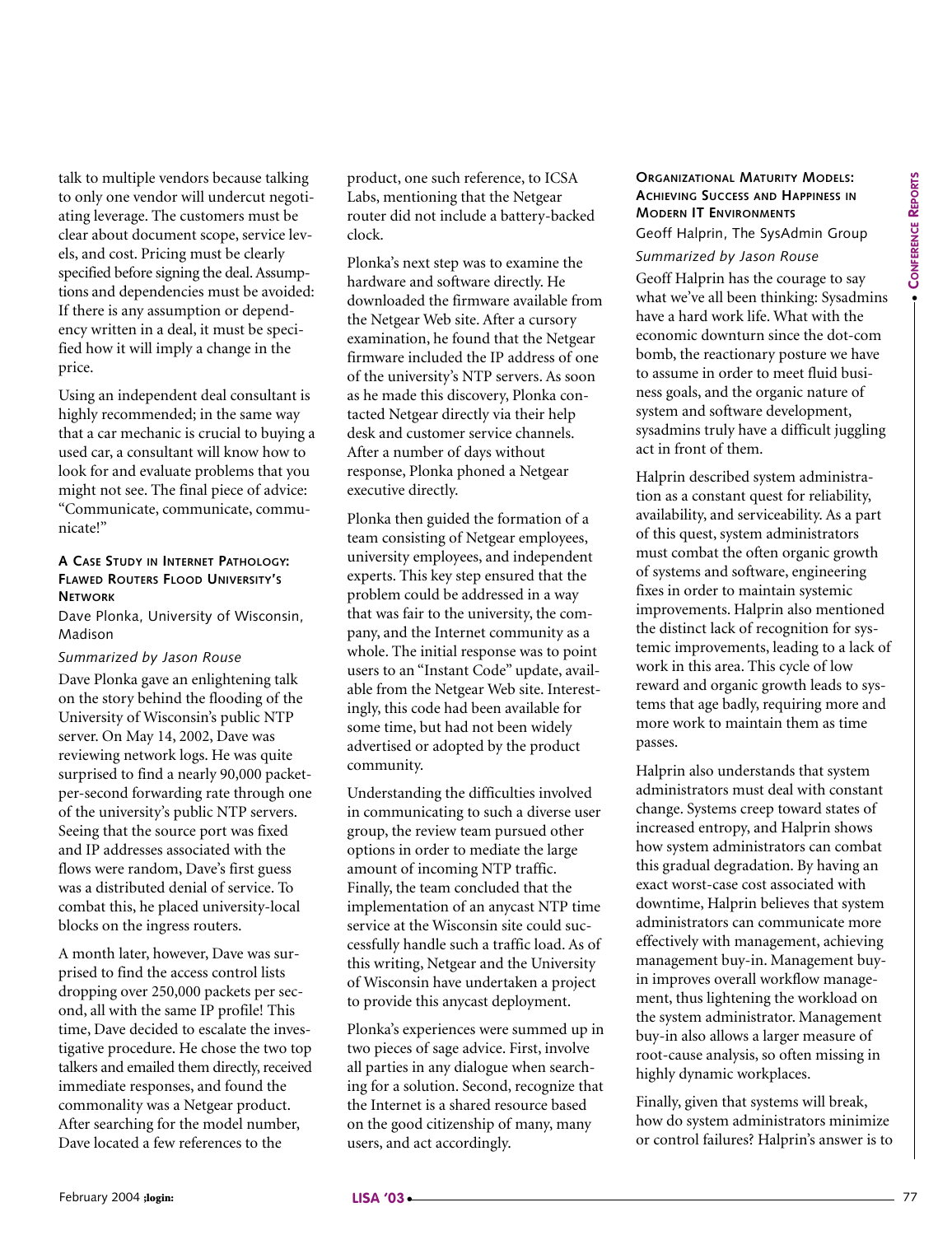ensure that system administrators continuously move toward a proactive stance, constantly re-evaluating their workflows and incident handling.

#### **NETWORK TELESCOPES: TRACKING DENIAL-OF-SERVICE ATTACKS AND INTERNET WORMS AROUND THE GLOBE**

David Moore, CAIDA (Cooperative Association for Internet Data Analysis)

#### *Summarized by Carrie Gates*

David Moore described network telescopes, what they are and how they can be used. The basic premise is to take a chunk of IP address space that receives little or no legitimate traffic (or receives traffic that can easily be filtered) and analyze the traffic that it receives. All of the traffic seen by that space (other than any known, legitimate traffic that has been filtered) represents some unusual network event.

For example, network telescopes can be used to examine the presence of spoofed-IP denial-of-service attacks on the Internet. Say you have a /8 network that you can use as a network telescope. This address space represents 1/256 of the Internet. If an attacker is DoSing some target using spoofed IP addresses that have been randomly chosen, then the telescope should see approximately 1/256 of the response traffic, as that is the likelihood that an IP address in the telescope address space has been chosen. By analyzing this information, we can infer the number of DoS attacks occurring on the network, as well as information about the attack itself. Over the past two years, for example, there have been approximately 40 DoS attacks against /24 networks per hour. The majority of these consisted of SYN floods against HTTP services.

Network telescopes can also be used to study the spread of Internet worms. Assuming that there are no biases (or bugs!) in choosing the next IP address to infect (that is, any target IP address has been chosen randomly across the entire Internet address space), a network telescope can expect to see 1/256 of the scanning traffic generated by any one instance of the worm. It was seen with Code Red that the majority of the infections were ISPs providing home and small-business connectivity. Within 10 hours, Code Red had infected 360,000 hosts, indicating that there was no effective patch response to the spreading infection. Additionally, Code Red remained inactive for 12 days and then became active again. It was well known that the worm would reactivate on August 1, and so there was a lot of media coverage. Despite this, the majority of previously infected machines were not patched until August 2, after being reinfected.

For users interested in building their own network telescope, all that is required is a globally accessible network address space that can be monitored. Suggested tools for analyzing the captured data include FlowScan (for analyzing flows), CoralReef (for analyzing packets), and AutoFocus (which analyzes both flows and packets). The effectiveness of the network telescope will depend largely on the amount of address space that can be monitored. The larger the address space, the more traffic it will be able to analyze. For example, a /8 network represents 1/256 of the Internet, but a /16 will only see 1/65536 of the Internet and so will have considerably less chance of seeing any traffic that has been randomly addressed.

Network telescopes, especially when deployed across a large address space, can provide significant insight into nonlocal network events.

#### **INTERNET GOVERNANCE RELOADED**

#### Paul Vixie, Internet Software Consortium

*Summarized by der.hans [Note: Due to the fires in Southern California, Paul Vixie was unable to attend LISA '03, so kc claffy substituted for him on short notice and used his slides.]*



*kc claffy*

kc explained that governance is needed for such shared resources as IP addresses, domain names, AS numbers, and protocol numbers. Governance means that those who are affected by a decision get to help make that decision. Stakeholders are those who hold/own/use/control the resources and those who allocate the resources.

The first example of shared resources kc mentioned is global routable IP. Demand appears to be higher than scale allows. ARIN/RIPE/APNIC/LACNIC are constantly searching for an equilibrium between routing table size and minimum allocation size.

The next example was Verisign's typosquatting with SiteFinder. While the talk wasn't specifically about Verisign, SiteFinder became the primary topic, with lots of input from the audience.

Verisign doesn't see itself as the steward of public resources; it sees itself as the owner of those public resources. Unfortunately, the contract with Verisign apparently doesn't specify which view is correct. Both kc and Vixie were in Washington, D.C., for the first ICANN security meeting about the Verisign typosquatting. kc pointed out that ICANN responded with impressive speed and integrity with regard to Verisign's typosquatting, which was turned off 19 days after Verisign instituted it.

Responding to customer requests, ISC created a patch for BIND9 to block SiteFinder. China opted out of Site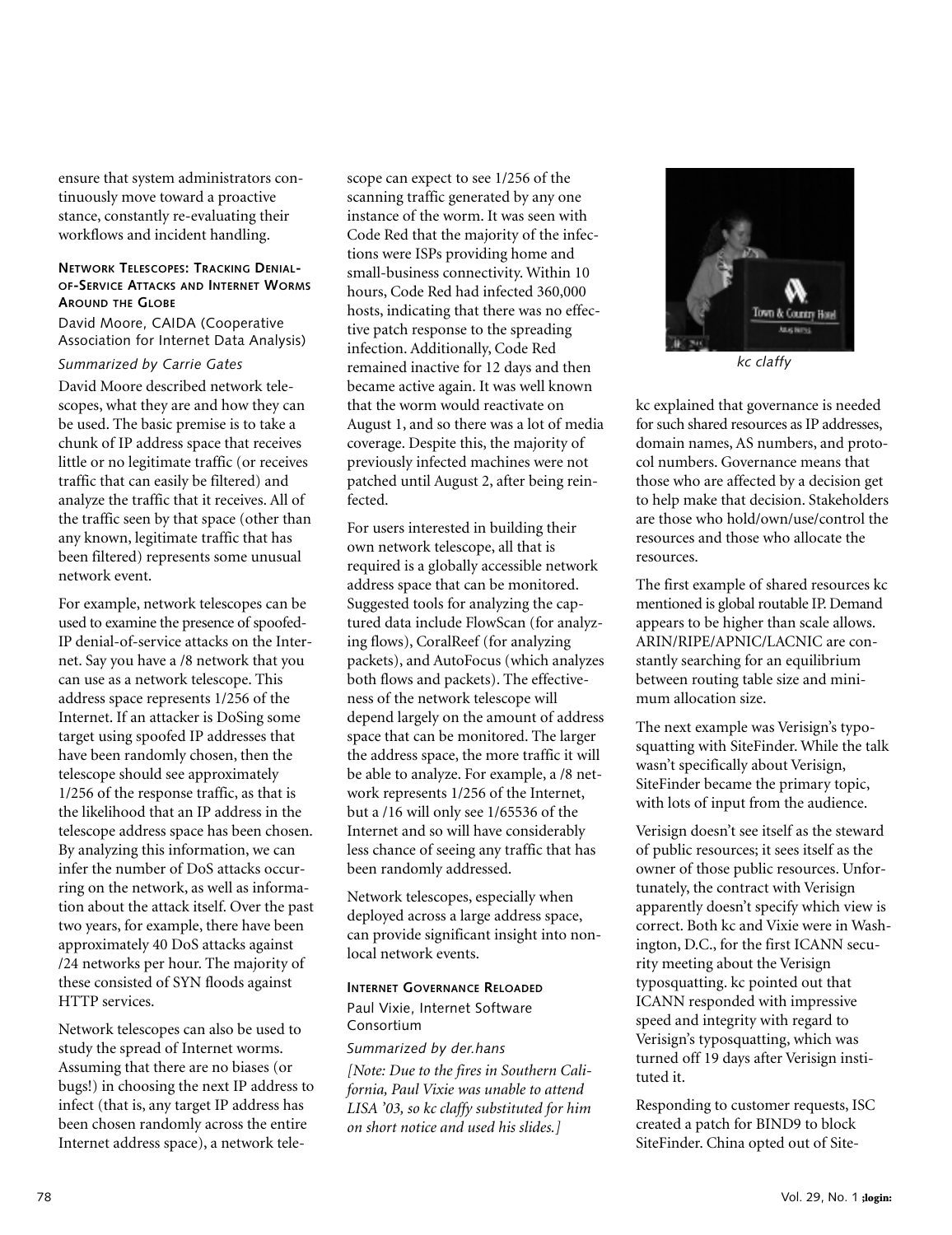Finder by null-routing Verisign's IP for SiteFinder. kc described SiteFinder, ISC's BIND9 patches, and China's blocking of SiteFinder as examples of cybernetic warlordism.

Several times, kc suggested getting involved, emphasizing how close we are to the action. This is Internet policy being made right before our eyes, and we can participate. She reminded everyone to be courteous, mature, and professional. We can help make the rules.

Vixie says SiteFinder's losers are registrars, domain registrants, spam victims, Web surfers, other typosquatters, users of non-Web protocols, and the Internet governance trust model. He challenges Verisign to provide diverse and specific examples of entities other than Verisign that benefit from SiteFinder.

Vixie predicts lawsuits and countersuits before the SiteFinder and stewardship vs. ownership issues are resolved.

Many members of the audience mentioned that the governance organizations need to be non-national and specifically non-USA.

#### Resources:

*http://www.icann.org/tlds/agreements/ verisign/ http://www.icann.org/announcements/ announcement-17sep03.htm http://www.icann.org/correspondence/ twomey-to-tonkin-20oct03.pdf http://secsac.icann.org/ http://www.icannwatch.org/*

*http://www.isoc.org/*

*http://www.ntia.doc.gov/*

*http://www.stanford.edu/class/ee380/ Abstracts/031001.html*

#### **HIGH RISK INFORMATION: SAFE HANDLING FOR SYSTEM ADMINISTRATORS**

Lance Hayden, Advanced Services for Network Security (ASNS)

#### *Summarized by Jason Rouse*

Lance Hayden began by explaining that most information, if viewed in the proper context, could be damaging and, therefore, high risk. Examples of such information could be names, addresses, credit card numbers, or phone numbers. Since system administrators are often tasked with securing and maintaining systems on which this data is stored, Hayden believes that it is in the best interest of system administrators to make themselves aware of the ongoing work in regulatory legislation and practices.

Hayden gave an excellent overview of current and future legislation and interpretations, focusing on their impact on system administrators. He produced a world map, showing the increase in data privacy legislation across the globe, and then outlined a six-step iterative process to enable system administrators to educate themselves about the high-risk information they might handle and then inventory and build a strategy for dealing with that information. Review and alignment of IT with core business goals is a key factor in this process.

Summing up, Hayden introduced the "true" OSI model – one where the "financial" and "political" layers heap upon the application layer. In this environment, Hayden argues, system administrators must be aware not only of their place in the legal and social infrastructure but of their potential liability and methods to mitigate this risk.

#### **PANEL: MYTH OR REALITY: STUDIES OF SYSTEM ADMINISTRATORS**

Moderators: Jeff R. Allen, Tellme Networks, Inc.; Eser Kandogan, IBM Research

Panelists: Nancy Mann, Sun Microsystems; Paul Maglio, IBM Research; Kristyn Greenwood, Oracle; Cynthia DuVal, IBM Software

#### *Summarized by Kevin Sullivan*

This session assembled three researchers from major corporations, each of whom studies the actions and responsibilities of system administrators. For some it was surprising to learn that there is a lot

of research devoted to usability within the system administration community. It was quickly suggested that "system administration is a misunderstood profession, both from inside and out." The session focussed on how usability experts can study what system administrators do, and how system administrators can employ usability research tools to improve how they do their jobs.

The panel suggested that there are four aspects to system administration: psychological, technological, cognitive, and social. These aspects can be studied in various ways, including diaries, lab studies, questionnaires, and observation.

Kristyn Greenwood discussed how she conducts usability studies known as "DBAs in the Wild." This was a naturalistic observation of DBAs and SAs where the researchers recorded every action of the user. The primary aim was to provide this information to product development teams so that they could improve their products based on the feedback from these sessions. Interestingly, Kristyn found that SAs spent 18% of their time on group coordination compared to 27% on actual troubleshooting.

Envelope the context of the context of the state of the state of the state of the state of the state of the state of the state of the state of the state of the state of the state of the state of the state of the state of t Paul Maglio spoke on his study of internal Web administrators at IBM. His focus was on the methods of communication used in problem solving, namely, phone or instant messaging. Paul also noted that large portions of time are spent on collaboration and communication. He suggested that tool development focus on collaborating and allowing the user to shift effortlessly between systems. A particularly insightful comment was that command line interfaces do not provide the situational awareness that is important to many complex tasks.

Nancy Mann spoke about her study, "Who Manages Sun Systems?" This study aimed to develop a profile of a system administrator, including experience, tasks, goals, motivators, and tools. Infor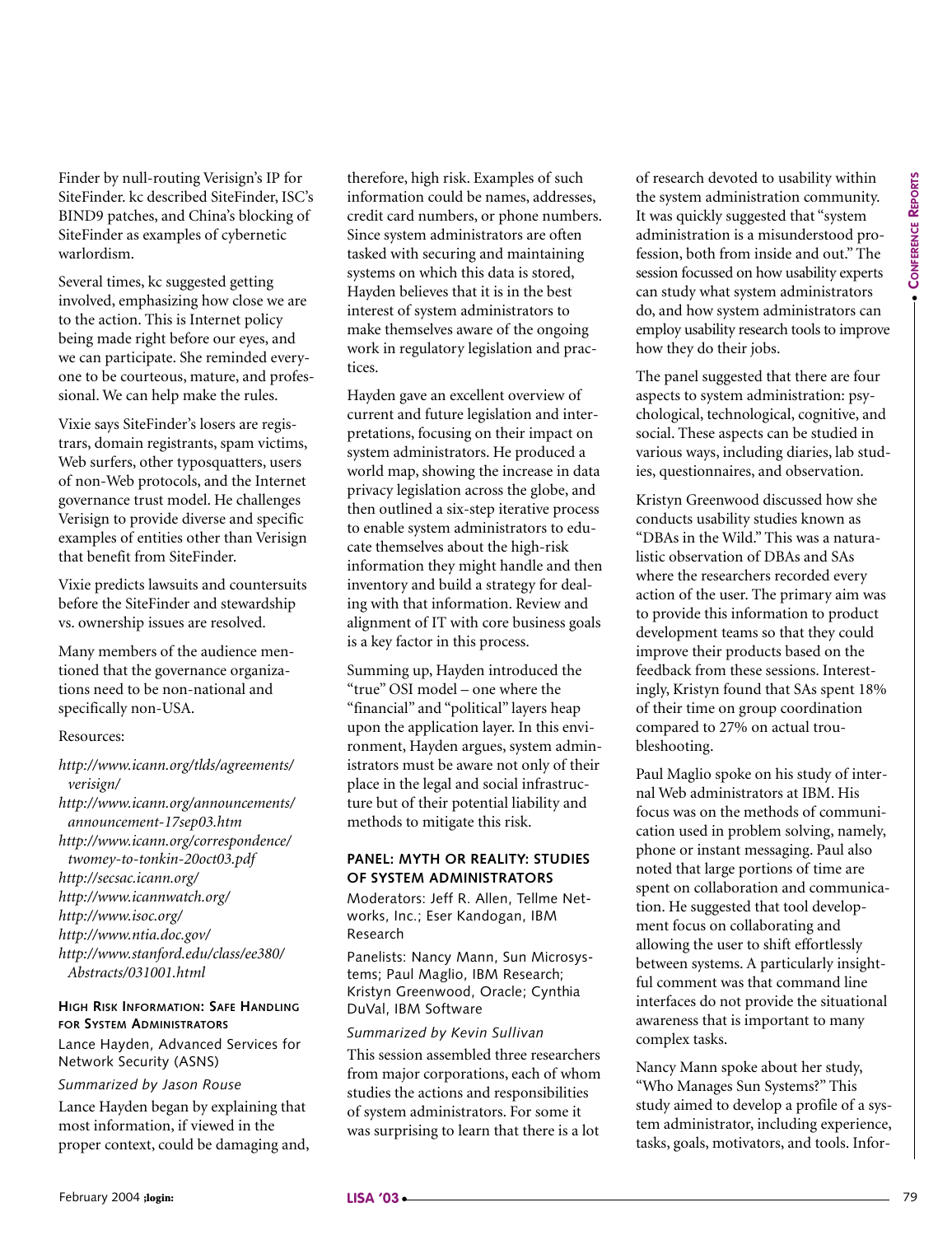mation gathered in the process will also be provided to software design teams to improve the overall experience for system administrators.

It is quite apparent that system administrators need well-designed tools just as much as novice users. This panel showed that there are people devoted to improving the computing experience for all types of users. Usability as it applies to system administrators is very different, but just as important.

#### **SPAM MINI-SYMPOSIUM**

*Summarized by Steve Wormley* The first part of the LISA '03 Spam Mini-Symposium consisted of two presentations.

**EMERGING SPAM-FIGHTING TECHNIQUES** Robert Haskins, Computer Net Works and Rob Kolstad, SAGE

The authors started with a quick survey of the audience which found that most receive over 30 spam messages per day. The first point mentioned was that one of the problems with spam is the definition. The end users know spam when they see it, the ISP knows it uses resources, and the spammer knows it makes them money. Yet, spam is hard to define. A second problem is that bulk email is cheap for the sender. Of course, the spammers say "Just hit delete," but we all know it's not that easy for the recipient. Bandwidth costs continue to increase and the consumer bears the cost of the email. For one example, Rob Kolstad apparently receives 400 spam messages per day.

One interesting point that was made is that spam is fraud. Spam has misleading subject lines and advertises fraudulent products. Also, opt-out in spam isn't a way to escape, and opt-in is a joke. And finally, spam almost always hides its sites and sources. More spam problems include that spam is hard to winnow, it overloads mailboxes, and the messages themselves are annoying. And sending

spam is easy there are fairly low barriers to entry.

The presenters believed that most spam is already covered by existing laws: fraud is already covered, as is trespass. New laws for other email will be expensive and difficult to pursue. In addition, the issues of free versus regulated speech versus privacy will be difficult to balance going forward. And the root of the issue is that spammers spam because people



*The Spam Mini-Symposium*

buy stuff from spam: at least one survey said 7% of recipients have ordered from unsolicited e-mail.

How spammers are still sending mail varies. There are still open relays spammers can use. More these days are also hijacking PCs to send their spam. Some service providers also allow spam via "pink contracts," allowing them to avoid typical terms of service. The presenters mentioned that even the smallest service providers should be able to block most outgoing spam should they choose to.

Spam turns out to be an arms race. Spam is not easy to stop because most spam comes from forged sources, hijacked systems, drive-by spamming from wireless, gypsy accounts (set up, spam, and leave), and the content (what the spam points to) is often not traceable.

The practical solutions consist of education, technical solutions, legal solutions, or social solutions. Education is such things as getting people to shut down open relays, which is often an issue in developing countries, and having people secure their home PCs. One of the better legal, social, and economic methods is to enforce existing laws.

On the technical side, it is fairly easy to handle outbound spam: simply require authentication of the user sending the mail. The inbound side of spam is where the problem is. The first recommendation is to replace RFC 822. Other ideas are things like blacklists, whitelists, distributed collaborative filters, onetime or limited-use addresses, challenge response, forcing the sender to compute something, filtering services, scoring and rating products(SpamAssassin), enterprise plug-ins, and Bayesian filtering. Bayesian filtering uses probability theory to perform its spam checks; CRM 114 looks at 16 observations for each word and works fairly well. Blacklists are good for providers. Reporting spam is important so that things can get fixed where possible.

#### **ADAPTIVE FILTERING: ONE YEAR ON**

John Graham-Cumming, ActiveState John's presentation emphasized the fact that the best way to control spam was to increase barriers to entry. One way to do this is with filtering. Products such as POP file use adaptive filtering to gauge the level of spamminess of an email.

One of the reasons spam filtering is a big issue is the "Grandma Problem": now that Grandma is starting to get spams, filtering them is becoming more important. Many filters exist today both in open source and commercial products. John expects that by 2004 every mail client will have adaptive filtering.

The primary adaptive filtering issues are the man-in-the-street usability issues, false positives, overtraining, oneman spam, and internationalization. Things such as integration into the mail client, auto whitelisting, and the filter guarding against false positives help. However, overtraining needs to be handled by the user, who may click the "spam" button on far too many messages, causing the system to think everything is spam. For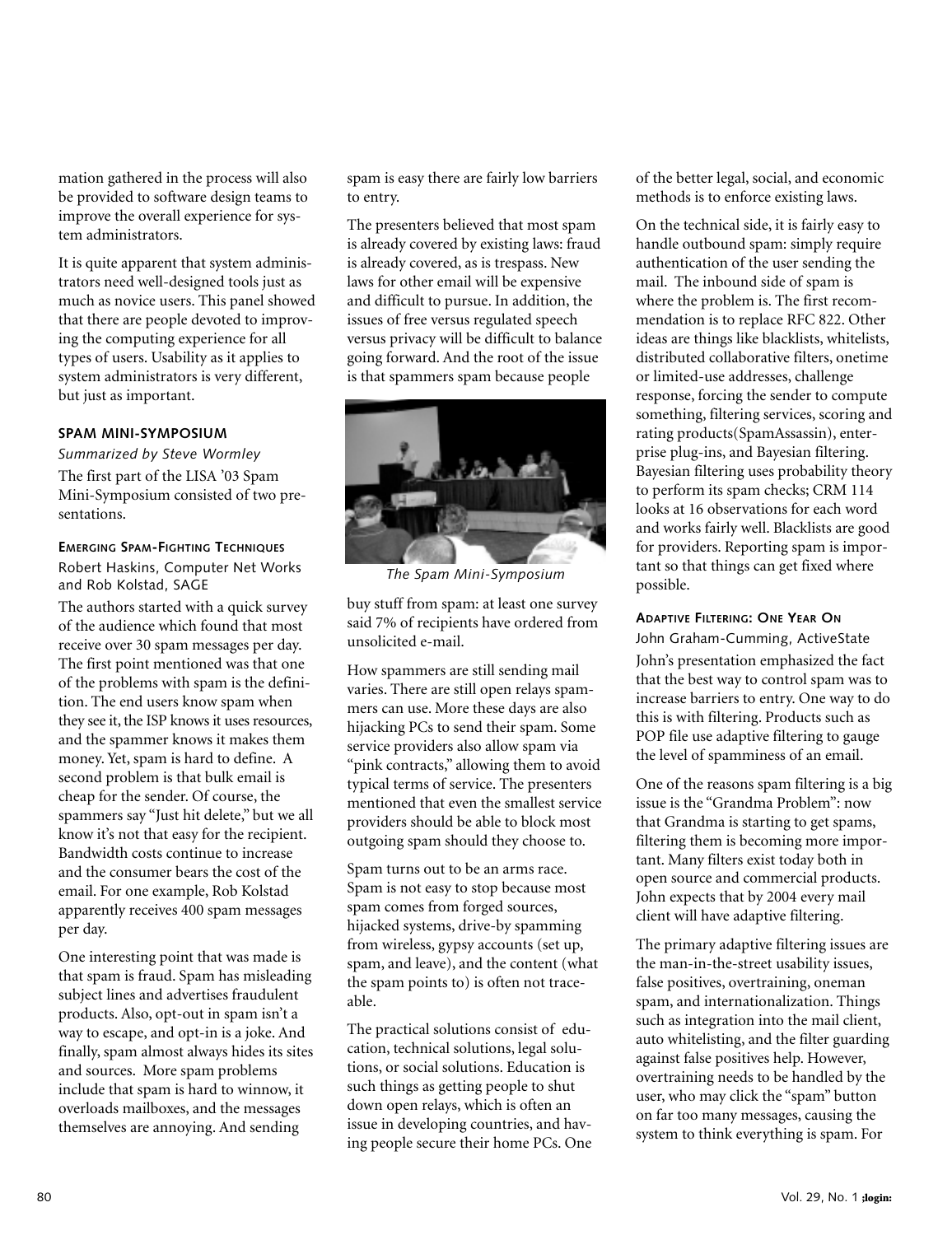internationalization the filter system needs to understand how languages work and how punctuation and tokenization should be handled.

Most spammers are trying to overwhelm filters with good words which are then hidden using various HTML tricks such as comments and invisible ink. As the arms race progresses, the spammers try more things, and the anti-spammers sometimes get more fingerprints. The question is, do filters make spam more effective, since at least one spammer has claimed that filters helped him by reducing complaints.

#### **PANEL DISCUSSION: CURRENT BEST PRACTICES AND FORTHCOMING ADVANCES**

Part 2 of the Symposium was moderated by Dan Klein, with the presenters from the first spam session and three additional participants.

First there was a brief presentation by Ken Schneider of Brightmail. Brightmail provides a spam filtering package with service and products. They estimate that over 50% of email is spam now. The majority of the spam messages advertise products, and another large category of spam is adult advertisement. Brightmail uses a set of decoy accounts on client systems to collect spam, which their operations center then classifies, and they creates rules which are sent back to the clients.

Other panel members were Laura Atkins, president of the Spamcon Foundation, which is working to keep mail usable, reduce false positives, assist with legal fees for anti-spammers and file suits against spammers; and Daniel Quinland, the author of SpamAssassin. SpamAssassin is an open source product which uses anything that works to stop spam. He also encouraged everyone to implement SPF, at *http://spf.pobox.com/.*

Who writes the software for spammers? The general consensus was that it was commercial organizations, some software often shipped with anti-spam software to test the spam before it's sent.

One of the more contentious issues which came up in the round table was the issue of challenge response. The consensus from the panel was that none of them thought it was a good idea. Some of the issues included fake challenges from spammers, spammers faking a known good address, spammers using a sweatshop to accept all the challenges, and the general annoyance to people who send you email for legitimate reasons.

The panel then was asked about blocking customers with viruses by ISPs. They felt it was useful for customer ISPs but not necessarily co-location facilities. There was also some concern that it could affect the common carrier status of an ISP.

How do people handle users who report spam that is actually requested email? Brightmail in this case requires a minimum threshold for something to be classified as spam.

What about the spam program writers? Apparently in many cases the programs are legitimate bulk mail tools for various companies. Rob Kolstad pointed out that programmers cannot be responsible for content.

Is spam legislation needed? Rob Kolstad felt that the main things was that spammers should not be able to say what they are doing is legal. Laura Atkins responded that the DMA (Direct Marketing Association) is in the pockets of the people on Capitol Hill. The DMA does not want opt-in for email. They also don't want this to become the requirement for future marketing.

#### **COPING WITH THE DISAPPEARANCE OF NETWORK BOUNDARIES** Peyton Engel, Berbee

*Summarized by Jason Rouse* Peyton Engel highlighted the advancement of technologies such as VPNs, distributed computing, and load-balancing boxes and how the introduction of these technologies has blurred the boundaries of traditional IT roles and network demarcation points.

When using these technologies, one has to ask questions about liability and due diligence. If a distributed computing cluster is compromised and is used to scan or compromise other networks, who is responsible? Since VPN technology effectively extends network boundaries to arbitrary limits, how do we handle cybersecurity threats in this new environment? This, Engel argues, is the world into which we will be heading in the coming months.

hidroids outsign with the distance. This then the experiment of the specific theoretical is the content of the specific theoretical is the content of the specific theoretical is the content of the specific theoretical is As organizations begin to incorporate these new technologies, Engel believes that security is frequently overlooked, or existing security solutions are trusted to operate in environments for which they were never designed. Engel dealt with these questions and more, citing the need for competent, well-rounded security practitioners and the defense-indepth strategy of multi-level, multivector infrastructure and employee protection. Engel also noted the growing fluidity of administrative domains, for example merging two corporate networks.

Engel believes that this new environment will provide both challenges and insights into tomorrow's best practices, and that these issues will become the groundwork for system, network, and security administrator approaches in the coming years.

**SECURITY VS. SCIENCE: CHANGING THE SECURITY CULTURE OF A NATIONAL LAB** Rémy Evard, Argonne National Laboratory

#### *Summarized by Carrie Gates*

Rémy Evard gave a presentation on changing the culture of a research science lab to incorporate secure practices. Such a change in culture requires several stages, starting with reaction mode and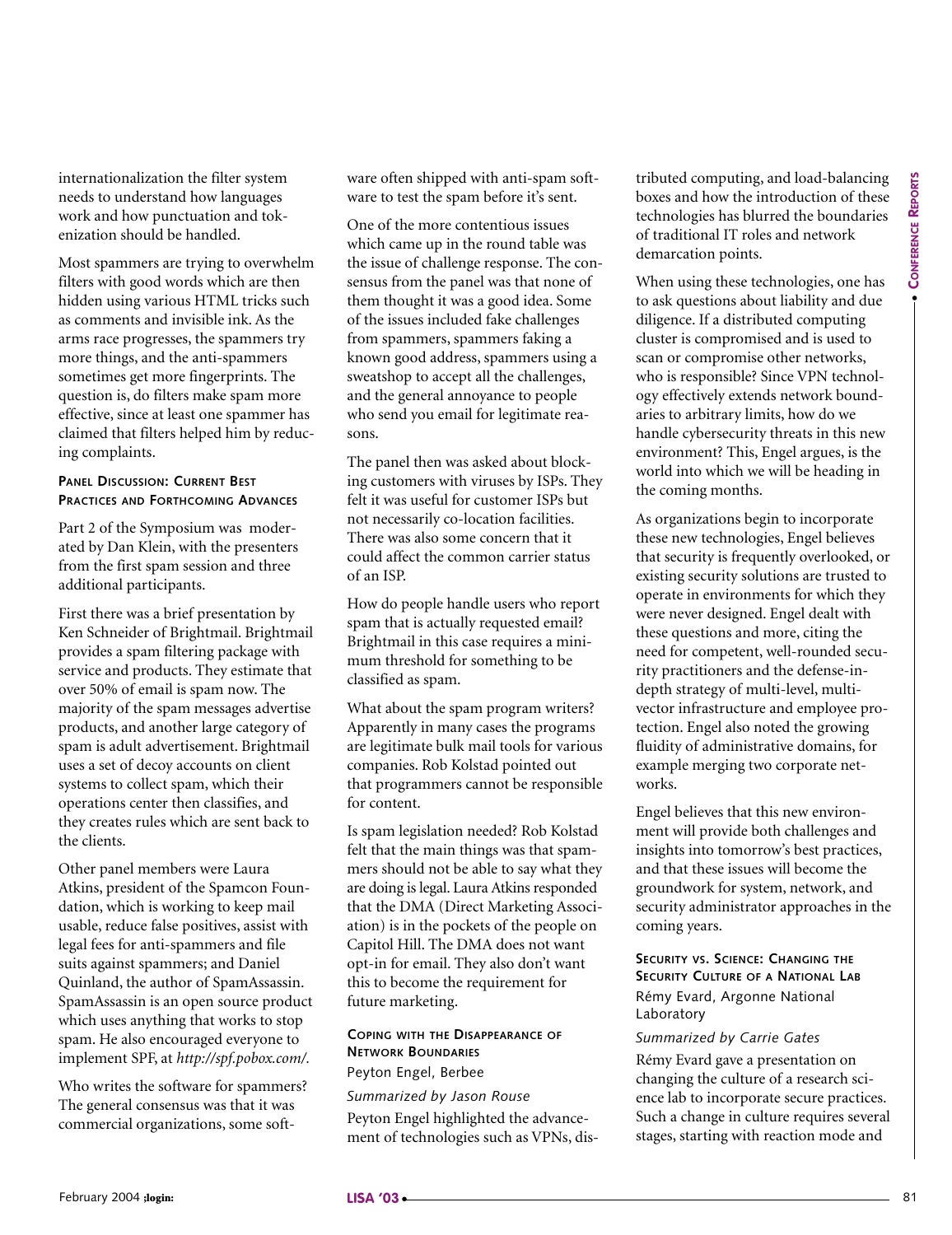then moving through project mode and institutionalize mode before achieving an ongoing program.

The reaction mode, in which they started, consisted of a climate where there were no policies or support for security. For example, there were no policies restricting the use of cleartext passwords. The result was a number of intrusions, and poor results from security auditors. The problem was the culture – the belief was that effective security would keep users from being able to do what they wanted to do, and so there was no support for security, which translated into no funding and no direction.

The catalyst for change, causing them to enter the project mode, was a new director who took security more seriously and asked for an internal report. The report's recommendation was for the development of a security policy committee. This committee was formed with the goal of fixing everything (!), followed by passing another audit. A key part of attaining this goal was the development of policies. And a key part of drafting acceptable policies was holding general discussions of the policy in town hall meetings with the entire lab. This helped to alleviate the fear that people would not be able to perform their work, and helped to create the buy-in required to have the policies work. By the end of this stage, an internal risk assessment had been performed, ongoing internal scanning for vulnerabilities was being performed, and firewalls had been deployed.

There was a gradual move into the institutional mode after this. Here the goals were to reduce the effort required to achieve effective security (while still keeping up the energy for it) and to prepare for the next audit. The technical activities consisted of improving both consistency and integration and deploying practical solutions. During this stage, an intrusion detection system was also deployed, which has been found to

be useful for detecting large-scale scans and viruses. By the end of this stage, the auditors returned and performed both a management review and a technical review. The resulting grade: "effective" (A).

There were three points Evard felt were key factors in their success in deploying appropriate security policies and infrastructures. The first was that the highest level of management "got it," and that they bought into the process and the necessity of having security. The second was that audits work and provide valuable motivation and feedback. The third factor was that everyone helped and became involved.

#### **TALKING TO THE WALLS (AGAIN)**

Mark Burgess, Oslo University College *Summarized by Siddharth Aggarwal* Mark Burgess discussed the evolution of pervasive computing and the challenges it could pose to system administrators in the years to come.

He introduced the topic by looking at smart houses and smart cities, which will make extensive use of pervasive computing in the future. According to Burgess, pervasive computing brings up new challenges for a system administrator because of the diversity of devices that have to be managed, coupled with the high density of communication. Because of limited consumer demand, the slow introduction of these devices will tend toward a non-standardized, heterogeneous computing environment. This also leads to a lot of security issues.

Burgess grouped the challenges posed by pervasive computing into three categories: diversity, stability, and sociology of interaction. When implementing pervasive computing, a key decision to be made is who should control the system. Who decides the policies and controls the resources? This leads to another question: Should humans and computers cooperate with each other or compete against one another? Should a

device adapt to the environment, or should the environment adapt to the device when it comes into a system? Burgess discussed various techniques, such as game theory, for modeling interaction between such systems.

Burgess finished by introducing modern concepts like the pull model of communication between systems having an emergent behavior, human-computer swarms, and pseudo-hierarchical social swarms. The emphasis is on systems having probable control, probable risk, and probable behavior rather than absolute control. He concluded by saying that the world is controlling us as much as we are controlling it. The challenge lies with system administrators to find stable points for equilibrium.

#### **THROUGH THE LENS GEEKLY: HOW SYSADMINS ARE PORTRAYED IN POP CULTURE** David N. Blank-Edelman, Northeastern University

#### *Summarized by Ari Pollack*

David Blank-Edelman presented a highly entertaining talk on the portrayals of sysadmins in US popular culture. In the minds of the public, sysadmins typically get lumped into a broader "computer person" category along with programmers and hackers/crackers, so the examples in this talk included both sysadmin and sysadmin-related characters, mostly from the movies. David noted that portrayals of sysadmins broke down into three polarities: "competent or incompetent,""good or evil," or "hip or really uncool." Examples were shown of each, much to the amusement of the crowd.

After this demonstration, David suggested that these portrayals are closely tied to the public's views on computing and technology in general (e.g., people's views of computers as being totally competent or incompetent get projected onto sysadmins). Given that people accept the stereotypes they see in popular culture when they interact with sysadmins on a daily basis, David ended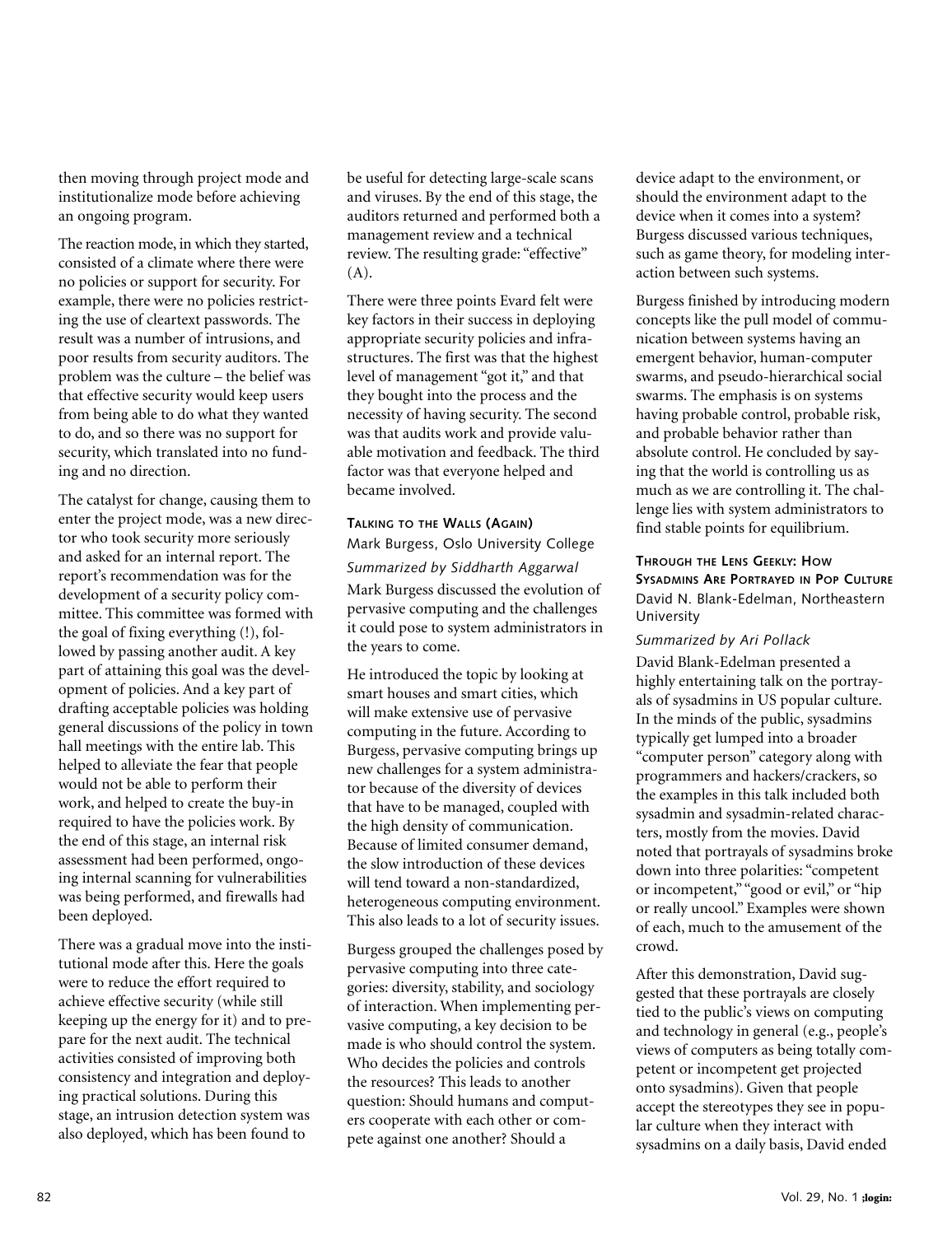with tips on ways to respond to these stereotypes in the workplace.

#### **HOW TO GET YOUR PAPERS ACCEPTED AT LISA**

Tom Limoncelli, Lumeta Corporation; Adam Moskowitz, Menlo Consulting

#### *Summarized by Carrie Gates*

Limoncelli and Moskowitz based their talk on their experiences as program committee paper referees. Their first advice to potential authors was to read and *follow* the instructions on the call for papers.

The paper submission process for LISA consists first of submitting an extended abstract (not a full paper) and a paper outline. An "extended abstract" is a short version of the full paper, consisting of about 4–5 pages (not 4–5 paragraphs!). It should not be a teaser but, rather, should provide enough details to allow the committee to make a decision, without providing details of required background knowledge.

Abstracts are then reviewed by the committee members. Each paper is assigned to 4 or 5 readers, who rank the paper on a scale of 1 to 5 in various categories, such as the quality of writing and appropriateness to the conference. The committee meets as a whole and reviews the rankings of the various papers, accepting the papers with obviously high scores, and rejecting papers with obviously low scores. The committee then reviews each of the remaining papers until a final program has been designed.

The three main criteria for getting a paper accepted at LISA are:

- 1. Is the work worthwhile? (For work that is publishable but not appropriate for LISA, the reviewers will suggest other forums for publication.)
- 2. Has it been done before?
- 3. Can the author write well?

What makes a good paper? First, the potential author should note that the purpose of the refereed-papers track at LISA is to advance the state of the art in system administration. Otherwise good papers might be rejected if they do not meet this criterion. Alternatively, an author can be asked to give an invited talk instead (ITs tend to be on hot topics or by cool people). The author should recognize that the audience is highly technical and write for this audience. If there is any confusion about the level at which a paper should be written, review the papers that have been published at previous LISA conferences (available on the USENIX Web site).

Sometrized products are contributed in the sample and the sample and of the sample and one contributed in the sample and one in the sample and the sample and the sample and the sample and the sample and the sample and the In terms of style, the author should introduce the topic immediately, and then proceed to explain the terms or process or arguments. This allows the reader to know immediately what the paper is about, rather than needing to read several paragraphs before finding the actual topic. Also, the author should explain why the work is original, showing how his or her work is different from (or, hopefully, better than!) work that others have done in the same area. (All authors should list their references in their extended abstracts – this is a pet peeve of some of the program committee.)

In summary, a good paper is clearly written, concise, relevant to LISA, and advances the current knowledge in the area of system administration. It clearly shows the data, methodology, and results, and it discusses related work, showing how the current approach is different from or better than previous approaches.

#### **SECURITY LESSONS FROM "BEST IN CLASS" ORGANIZATIONS**

Gene Kim, Tripwire, Inc.

#### *Summarized by Carrie Gates*

Gene Kim gave a presentation on some research he has been doing on the security practices of "best-in-class" organizations, such as Verisign and the New York Stock Exchange. His goal is to determine the characteristics of a best-in-class organization, and how these can be achieved in other organizations.

Best-in-class operations and security organizations can be recognized by four criteria. First, they have the highest server to system administrator ratio, often with 100+ servers per administrator. The second characteristic is that they have the lowest mean time to repair, as well as the highest mean time between failures. The final characteristic is they demonstrate the earliest integration of security into operations (when compared with other organizations).

Many of the problems encountered by organizations today are created by people. For example, the IT department often does not know about changes that have been made by the security department. This results in an adversarial relationship between security and operations instead of a close working relationship. To further complicate matters, many downsized companies have developers instead of administrators maintaining production servers. Finally, documentation is often not performed, resulting in only a couple of people in the entire organization who know how things really work.

This situation affects how work is performed, resulting in constant firefighting rather than proactive server management. This further results in situations where no two servers are the same, complicating the system administration practice.

By comparison, best-in-class organizations have controls embedded in security and operations to manage change. These organizations have identified what they consider to be the key issues (e.g., outages with a long remediation time, inconsistent system footprints in 1000+ servers running critical business processes), and have developed approaches to controlling these issues (e.g., integrity scans every 10 minutes for business continuity, regular audits to determine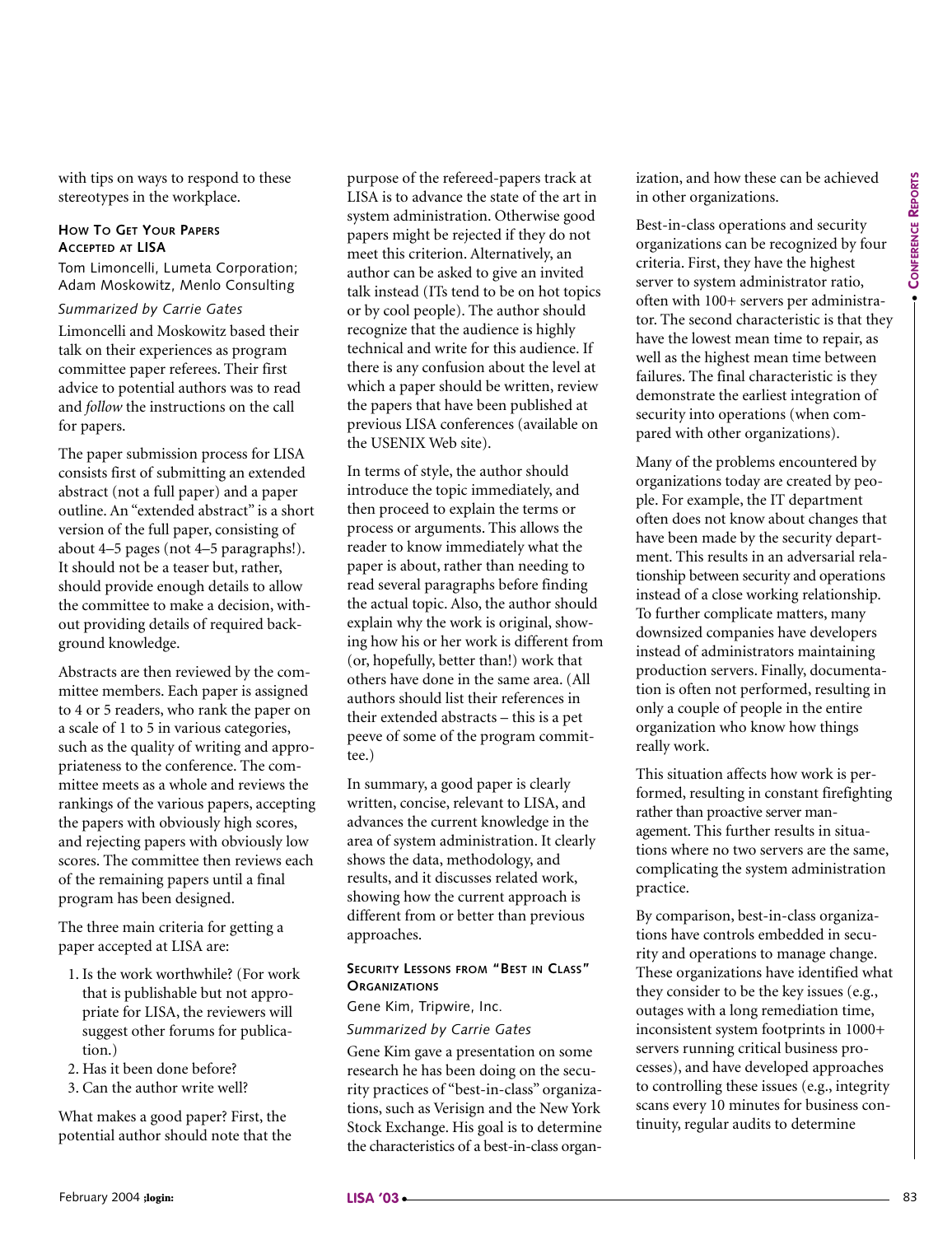whether system footprints across servers are identical).

The main observations are that best-inclass organizations have developed practices that make it easy to understand, know, and recover to good states in the system. Additionally, they have developed proper processes and procedures for managing change, rather than taking an ad hoc, firefighting approach to the process.

**WHAT WASHINGTON STILL DOESN'T GET** Declan McCullagh, CNET News.com

#### *Summarized by William Reading*

Why do we need Washington? They provide national defense and handle foreign affairs and interstate commerce, among other things.

However, Washington also wants to regulate where it is actually difficult or impossible to do so without a number of very negative implications.

Although it was struck down, the Communications Decency Act was one of Congress's first attempts at online censorship. It banned "indecent" or "patently offensive" words. As former Sen. James Exon (D-Neb) said, "This is the time to put some restrictions or guidelines on it."

Washington politicians, Bill Clinton among them, also suggested having a sort of "V-Chip" for Internet access.

Al Gore, who still claims that he "took initiative in creating the Internet," supported an equivalent to the "Clipper chip" for computer networks.

Some politicians do not even realize that some legislation is simply impossible, having indicated that they do not support bills such as "602P," which was a hoax that claimed the U.S. Postal Service would begin to charge for email.

The "Office of Cybersecurity" does not seem to gauge threats very well, with cybersecurity advisor to the White

House Richard Clarke resigning over the Sapphire worm.

Rep. Howard Berman (D-Cal) proposed that "a copyright owner shall not be liable in any criminal or civil action for disabling, interfering with, blocking, diverting, or otherwise impairing the unauthorized distribution, display, performance, or reproduction of his or her copyrighted work on a publicly accessible peer-to-peer file trading network" (*http://thomas.loc.gov/cgi-bin/ bdquery/z?d107:h.r.05211*).

Others advocate destroying computers: "If we can find some way to do this without destroying their machines, we'd be interested in hearing about that," Sen. Orrin Hatch (R-Utah) said. "If that's the only way, then I'm all for destroying their machines. If you have a few hundred thousand of those, I think people would realize [the seriousness of their actions]. There's no excuse for anyone violating copyright laws," Hatch said.

#### **STICK, RUDDER, AND KEYBOARD: HOW FLYING MY AIRPLANE MAKES ME A BETTER SYSADMIN**

Ross Oliver, Tech Mavens, Inc.

*Summarized by Robert W. Gill*

Ross Oliver has been a sysadmin for 15 years and a pilot for 13. He has logged over 500 flying hours and is almost instrument rated. His invited talk focused on the lessons sysadmins can take from aviation. The talk was relaxed, fun, and chockfull of useful ideas to make the lives of sysadmins easier.

Despite new laws like HIPAA, IT is still very unregulated. Ross presented nine areas in which he thinks IT and sysadmins can learn from aviation. Briefly summarized, his points were:

1. Make use of checklists. Use them as memory aids and as tools to avoid missteps. Checklists allow you to standardize tasks for multiple actors and can be used as a training tool.

2. Prepare for abnormal procedures. Anticipate what things can go wrong and prepare how to deal with them before there is a problem. Drilling is important to ensure that the steps you've worked out are correct and to provide confidence when you need to use the procedures under fire.

3. Perform "pre-flight" planning. Planning ahead reduces in-flight workload and puts all variables on the table. You will save time and effort by making decisions in advance, adhering to a checklist format, and allowing for peer review.

4. Know how things work. A checklist will not cover everything, and instruments can lie. By understanding the underlying technology, sysadmins can better cope with situations that fall outside normal operations.

5. Learn to assess risk. Understand your own biases so that they don't distort your viewpoint.

6. Identify chains of errors, in which several different factors combine to cause an accident. Aviation has, for the most part, routed out most single-cause failures; instead, crashes often result from a series of missteps. Such tragedies often occur after signs of a low-level problem have been ignored.

7. Deal with crew resource management. Command and control structures are, at times, too rigid for the environment. Sysadmins are often soloists, accustomed to working at their own pace. Each group needs to find the right amount of structure (checklists, peer review, etc.).

8. Work toward continuous improvement. Strive to find little things you can do to make things better. Learn from other industries (such as aviation with its 100 years of experience).

9. Beware automation. Automation is best applied to frequently utilized and well-understood functions, but is worst suited to exception handling, since it is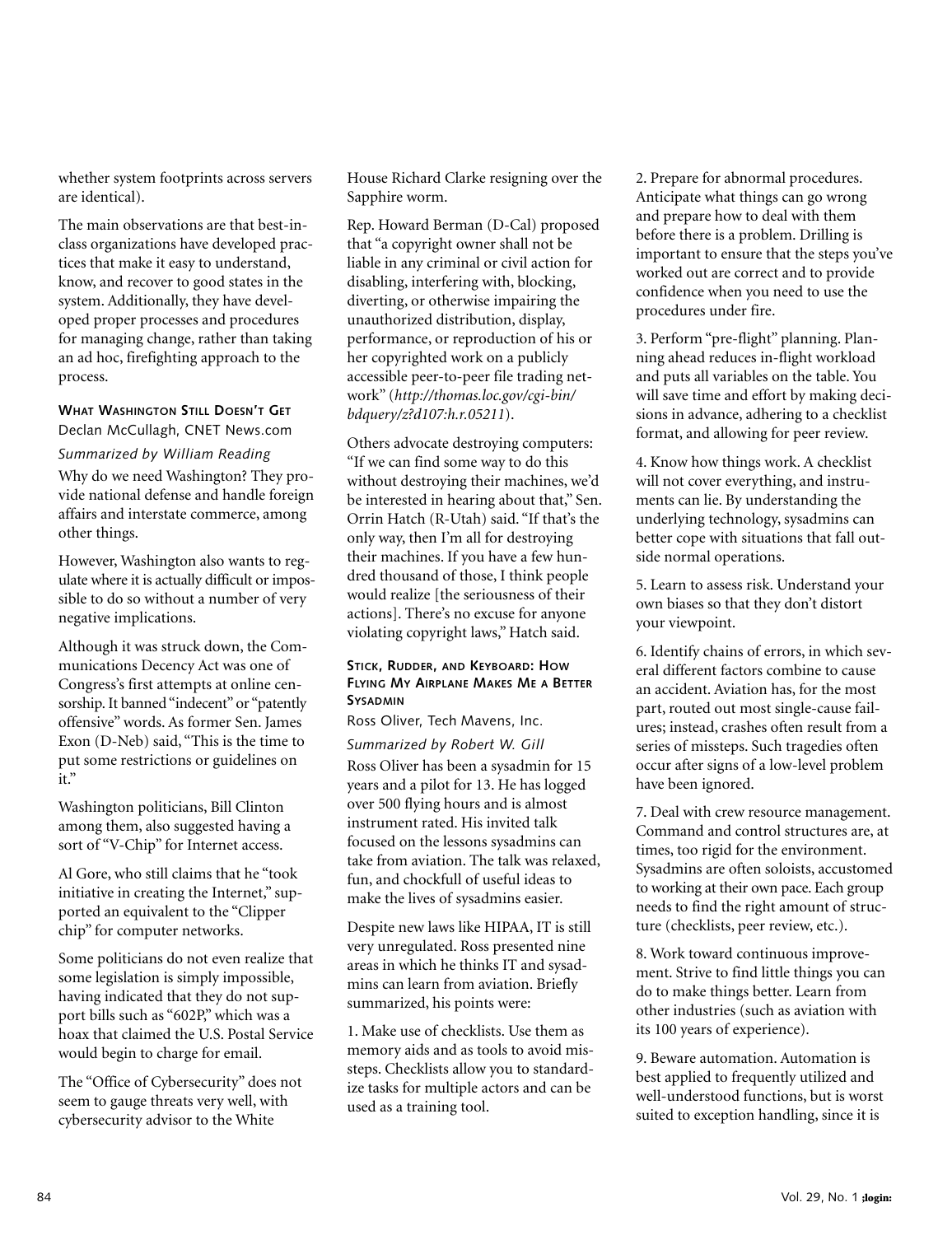difficult to account for all the possible exceptions.

As technology becomes more involved in public safety, the risks become greater. Ross's talk offered excellent examples of how these steps have helped the aviation industry improve its safety record and how they can be applied to the work of sysadmins.

#### **SECURITY WITHOUT FIREWALLS**

Abe Singer, San Diego Supercomputer Center

#### *Summarized by Ari Pollack*

Abe Singer presented a look at why firewalls are so popular these days, why they should be used, and why they don't need to be used. A common misconception among technical and non-technical people alike is that you're not secure unless you have a firewall. Firewall vendors want to make you think installation will solve all your problems; in reality, firewalls fail all the time, and they do require a great deal of effort to be configured properly. Misconfigured firewalls can inhibit real productivity and do nothing to enhance security. Additionally, there are no data or statistics about the effectiveness of firewalls. Show the sixty condition was also be the convenient state of the sixty and the sixty and the sixty and the sixty and the sixty and the sixty and  $\sim$  85 and a sixty respect to the sixty respect to the sixty respect to the

The SDSC currently takes many security precautions to ensure that their systems will be secure against an attack, even without a firewall. Some of these precautions, such as using restricted sudo or patching early and often, may be commonplace in many organizations, but they provide an added level of security nonetheless and have little to no impact on day-to-day usability. Inexperienced users may do things by accident, and in many cases they do not care about security; they just want to do their work, and will try to get around defenses that make it harder for them to perform their job.

There is a place for firewalls, but they may not be worth the effort for all networks. In some cases, 95 to 100% of the security effort at an organization is

spent on firewalls. In reality, this should be closer to 5%. Firewalls can be useful for hosts that can't be secured on their own, such as printers or embedded devices, and they can give an extra layer of protection, but firewalls should not be used as the only line of defense.

#### **WORKSHOP SERIES**

#### **AFS**

Esther Filderman, The OpenAFS Project; Garry Zacheiss, MIT; and Derrick Brashear, CMU

The AFS workshop covered many topics: Open AFS roadmap, Kerberos integration, IBM's Stonehenge project, APIs, and other AFS workshops.

Derrick Brashear presented the OpenAFS roadmap:

- **■** 1.3 coming soon.
- MacOS 10.3 support now (on OpenAFS 1.2.10a).
- **■** large file support "coming soon" (actually available, but only limited testing has been done).
- **■** FreeBSD and OpenBSD ports are coming along nicely.
- **■** Linux 2.6 kernel is problematic with respect to the interface used by PAGs (Process Authentication Groups). IBM Germany and SUSE have been working together some on this as well.

The second theme was managing Kerberos: MIT vs. Heimdal vs. OpenAFS (or Arla or Transarc AFS). The consensus is that most common configuration questions and issues have solutions, and that those interested should consult the AFS Wiki, as well as the OpenAFS mailing list archives.

Next, we heard what IBM has been doing with the Stonehenge project. In a nutshell, the Stonehenge project is about putting together a turnkey storage management system that uses AFS as its networked filesystem layer. IBM has been developing the management interfaces and has released a Java API so that others can build management tools for AFS as well.

Alf Wachsmann and Venkata Achanta discussed the Perl API they have been working on under the direction of Norbert Gruner (which utilizes XS). The API now containts vos and vldb interfaces, so volume management programs can be written as well. For those interested in a different Perl API, Phil Moore has released his to CPAN. The primary difference in the two APIs is that Phil's forks off shell calls to the underlying commands, while Norbert's uses XS and saves the overhead of the fork/exec. Phil's API is more complete, however.

Wolfgang Friebel gave an update on the German AFS workshop that took place October 7–10, 2003. Alf Wachsmann and Randy Melen announced an AFS Best Practices workshop, to be hosted by Stanford Linear Accelerator Center on March 24–26, 2004.

#### **SYSADMIN EDUCATION**

Curt Freeland, University of Notre Dame; and John Sechrest, Peak Internet Services

This workshop featured discussions of core topics for system administration education programs, a roundtable presentation of participants' courses, and discussions of future work in the area.

Participants assembled a list of core topics in system administration and discussed how this hypothetical list compared to the actual syllabi various programs offer. A consensus is that a single system administration course is not enough, and that programs need to be more comprehensive. Various issues and strategies for encouraging schools and departments to offer system administration courses were discussed.

Curt Freeland and John Sechrest have assembled a list of universities that offer courses and programs in system administration. While there are many such courses and programs, of particular note are two new programs in Europe: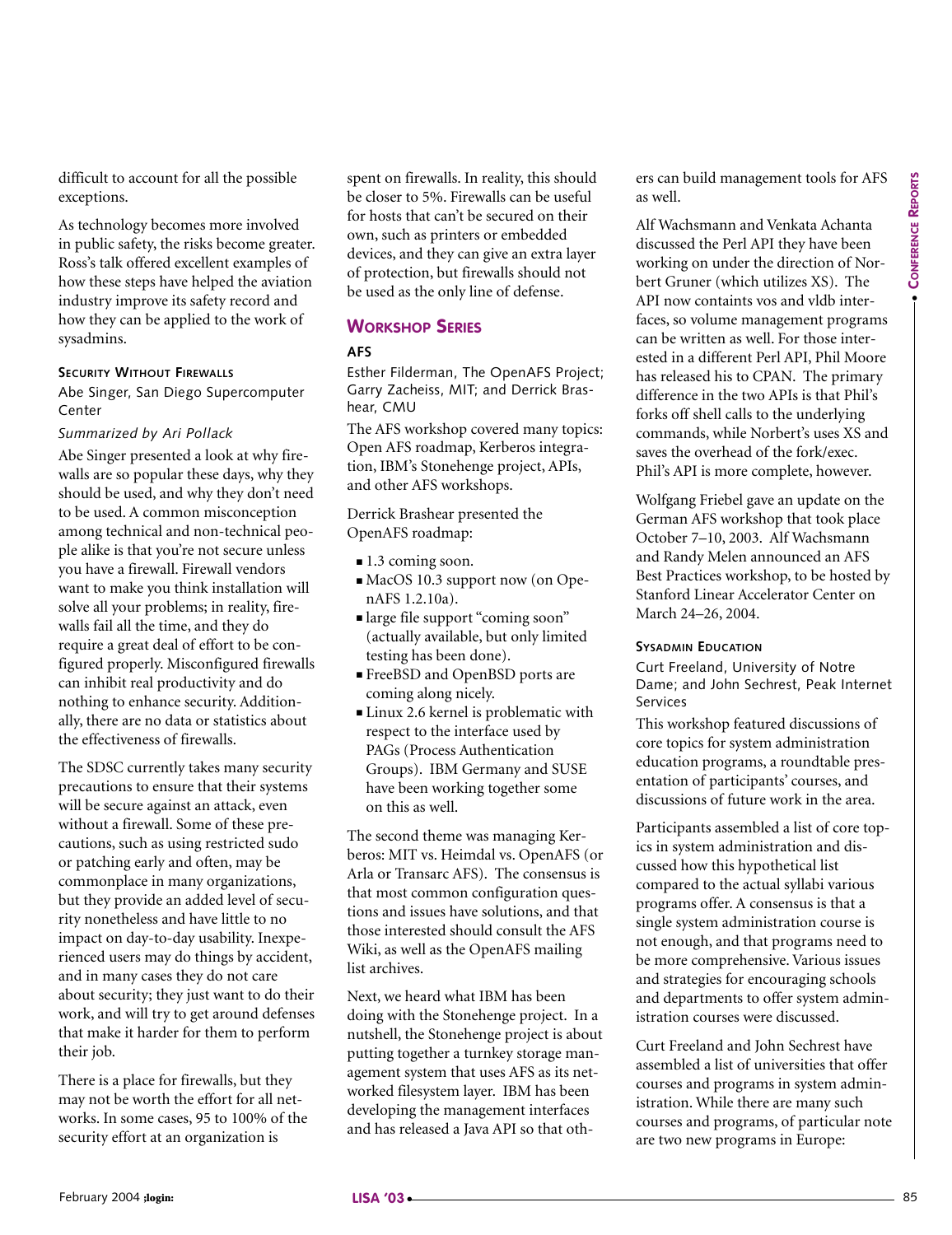Netherlands Master in System and Network Engineering (*http://www.os3.nl/*).

Master's degree in Network and System Administration at Oslo University College (*http://www.iu.hio.no/data/ msc.html*)

These two are of special note as they lead to Master's degrees and are not simply standalone courses.

Work on the theoretical foundations of system administration is advancing as can be seen in this year's SAGE Achievement awards. Participants discussed some ways to help students join with faculty to do further research in system administration.

#### **ADVANCED TOPICS**

Moderators: Adam Moskowitz, Menlo Computing; Rob Kolstad, SAGE

#### *Transcribed and summarized by Josh Simon and Rob Kolstad*

This meeting included experimental use of IRC as a backchannel for interpersonal communications to keep the interruptions down. It led to a few interestingly surreal conversations and mixed evaluations.

The meeting led off with introductions and then the opening question: What's the most difficult challenge you have right now? Or, What do you wish you had to address challenges? Replies included: Overcoming cultural and political resistance to centralized system administration. Sales is a problem. Some have succeeded (with templates and the like). One participant said: "I can sell it. Only takes a 1–2 hour presentation to sell management . . . which is 50% of the problem. Technical dudes MUST buy in!" Standard builds were advocated.

Linux was said to be a hard sell but used anyway due to its affordability – lots of machines coming in under the radar.

Someone noted that heterogeneous cluster participants seem willing give up some autonomy for functionality and its

darker side: "If you drive people to outsource their S.A., you're screwed again."

More draconian measures included the "network citizenship" notion: "We just unplug machines that aren't in conformance with our standards." Another participant disables ports when viruses are discovered.

But "Technical dictatorships don't often work well enough. Standardization is good; innovation is good. There must be collaboration and accommodation. [Sharing] the goals helps."

The next discussion is shown in fairly deep detail in order to convey a sense of the workshop's ebb and flow. It has been dramatically condensed even in this lengthy summary.

Cash flow was one participant's #1 problem. "We don't have good structures for doing things like collaborative administration, charge-backs, funny money (between departments). Industry-wise: Administrative toolsets that we have don't support sysadmins well enough (we end up using sneakernet, telephone, etc.). How do we create for the service industry something like financial instruments in the financial community? We'll want data-feeds between/among our toolsets. Consider carrying around a little micro-charging header on services being rendered (e.g., a virus elimination). Millions of small businesses need this!"

Discussion ensued: "Granularizing these tasks hurts innovation. We are pure overhead."

"We're on the tail end of the stick and get our budgets cut first when things aren't great."

"Of course, being a profit center doesn't help that much – everyone else is just as messed up as we are."

". . . and this leads to bad local optimizations."

"People think they want detailed summaries of IT costs, but then they balk and refuse to buy certain services/products. Bad global impact."

"You must be in a very large company for market forces to work effectively among divisions – otherwise you don't have the proper efficiencies of scale."

"It's good to know costs. Sometimes, though, this perverts the problem solution technique by pushing costs around. Monetary values on various services sometimes thwart corporate missions."

"People buy bandwidth, CPU, disk and want to own it 'forever'. They want to pay *once*. They prefer to think of having a computer, not the use of 100,000 CPU cycles to do an operation."

"From whose point of view does one look at costs [and value]? Customer, VP, Manager, CIO, CEO: different points of view!"

"Don't artificially granulate the cost. I like the all-you-can-eat approach. Tiered plans are fine, but try to avoid artificial situations with costs over which you have no control. Try to cost things so that both sides of the arrangement arrive at mutual efficiency. I wonder if monthly billing is going to increase our customers' perceptions of us."

"We should teach them what we're doing! 'I did a tuneup for you.'"

"Auto repair; you pay book rate, independent of how long it takes. We need to insert (deliberately) a noisy level of suffering-causing failures so people understand what 'good' is."

[General group muttering: It's unethical.]

[Consider a] "popup [that] says 'Network failed . . . we repaired it for you in background'"

"Valuation of services is the main problem. Outsourcing has hidden costs (e.g., cost of data access). 'Flexibility' is never valuated. Agility counts!"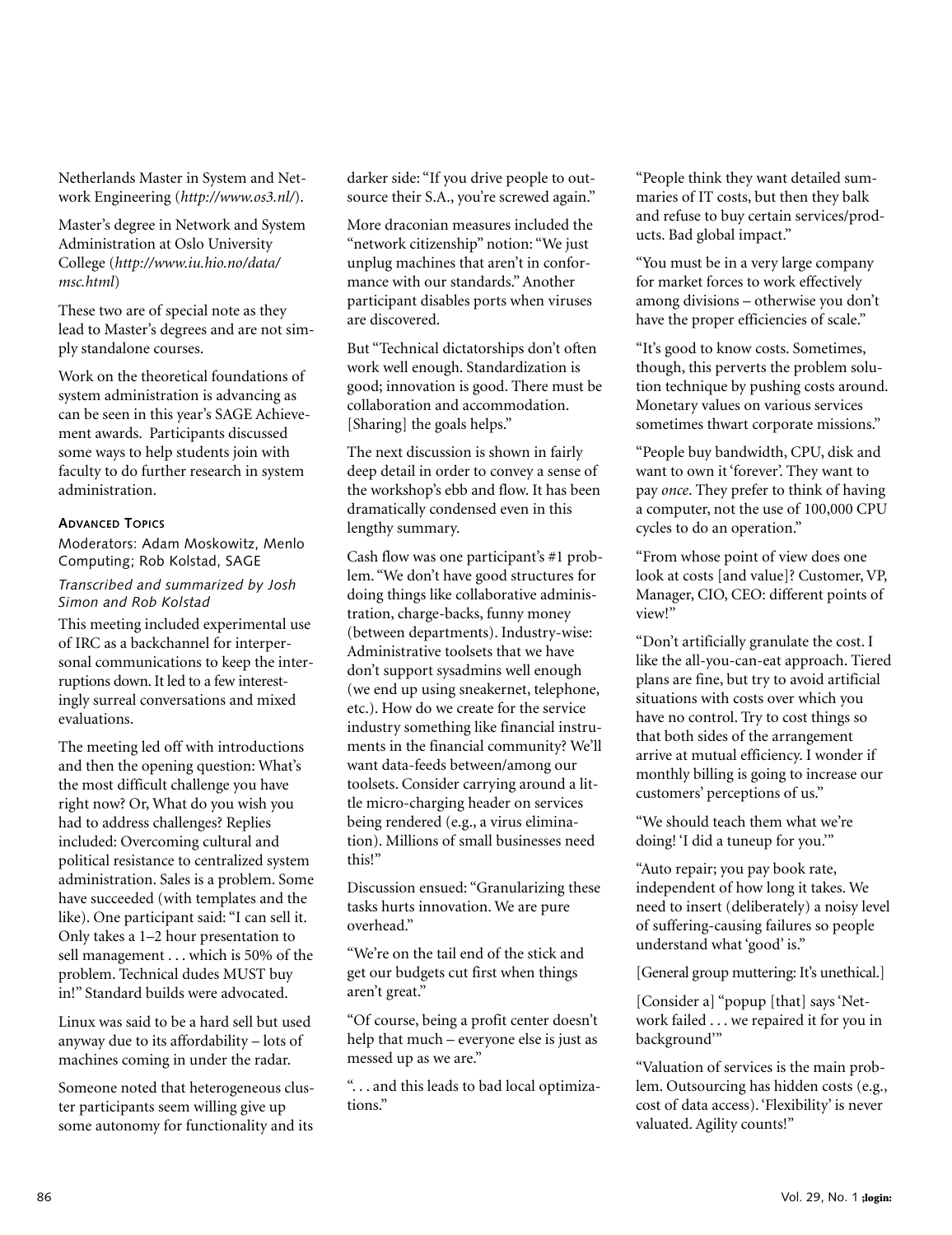"Must valuate the 'cost' or 'value' of NOT doing something."

"Management at our institution wanted disaster recovery after a disaster, despite our requests for years prior."

Why can't we describe ourselves/our job?

"J. Deming says, 'You can't fix [manage] what you can't measure.'"

"We just got into metrics. We use RUM ('resource utilization metric'): 10% of time doing tickets, 10% training, etc. Management prefers this to '17 minutes to add a user'."

"I am opposed to bad metrics and bad charges – these are worse than having nothing at all. Metrics disincentize. [For example,] you promote or terminate people based on the number of tickets closed (thus punishing those who can solve difficult problems)."

One group member told this story: "I tried to morph into an MBA; failed. I'm really a consultant. I repeatedly encountered a request for 'a better way to do system administration'. Yet, lots of organizations denied there was a problem. I finally theorized: I think it's *our* fault. The knowledge we bubble up to our management is 'good news' intended to make us look good. 'We're doing fine; everything is under control.' Instead, we need to send more details than the CIO/ COO wants to hear. We need face-time with management structure to make them learn enough to understand the real problems in their own infrastructure. IT buttresses all people. We need to make that clear!" For the state of the contribution is the contribution of the contribution of the state of the state of the state of the state of the state of the state of the state of the state of the state of the state of the state of t

General discussion about actual use and sizes of LDAP scaling.

Challenge: Document management system. Anyone have any good solutions?

Xerox Docushare was mentioned repeatedly. Webdav, twiki, Zope, and DCWorkflow were mentioned.

Challenge: How do we keep things fun (esp. for those with spouses and children)?

Comments included: "movie bucks," general agreement, free coffee, the notion that the job *isn't* fun, the notion that it shouldn't be too much fun, engendering pride, development vs. firefighting, uninterrupted time for projects, SWAT team assignments vs. development projects, project demos, fellowship, recognition, separating work from socialization/otherparts-of-life, involving others in purchases (e.g., peripherals), "development teams" to attack projects in a sprint, and two-way radios.

A short discussion of spam covered its volume and demoralization potential. Email size limits were discussed. Sometimes email is the only way to share large files; this means that a new mechanism is required.

How does one evaluate value? How much is RH10 really worth?

General discussion of integration costs/issues, pricing, etc., continued. One person noted: "There's nothing RH'ish about this question. Senior level sysadmin means understanding vendors pull the rug out at any time and we must proactively deal with this. I don't put certain products in core services. Building too many dependencies on something you're locked into can be bad. Recently Verisign changed their licensing terms to charge us a *lot* since we're an unusual site. Plan for this! We use open source when we can, open standards. We need to be agile."

Complexity was raised as an issue: "We see increasing complexity: volume managers, grids, etc. etc. How do we keep these different level of sysadmins current on these when we have 1,000 machines, many of which change a lot?"

Comments included: the expense of diversity, the impossibility of having "all senior sysadmins," a disagreement about that, and a list of different solutions for NAS, SAN, and other storage management.

One of the group had "a management issue. I have a good fire-fighting sysadmin, short tasks, etc. This person wants to do 'more meaty' things but can't." How to solve this?

Suggestions included: career counseling and a set of discussions about that, "spinning his own job to him," encouraging him to grow, his inability to recognize his own failure, training, the adrenaline and endorphins of firefighting, and a thought that maybe he should be a firefighter/savior kinda of person.

What about lifecycle management for files? We get thousands of new files per day and we need to manage where they reside, where the copies are, etc. Anyone know any software to do this?"

Suggestions included: Permabit and Alien Brain (though that is mostly in the audio space).

One person had an interesting issue: "Availability is declining. I see three management psychoses. First one: Every time availability declines, they increase 'process' to fix the problem. Currently, we have a 90-minute daily change management meeting. They're squeezing. #2: Ownership. They're so afraid about someone dropping a problem, they create process to thwart moving the solution to the best person for the job. Admins work on a per-machine basis, not on subsystems. Ownership is sticky – must stay on phone with people for hours to fix things. #3: We're 'xxx.com', and we do things differently and no one can teach us anything."

Discussion included: hire a consultant (though the problem owner said that that would be impossible), a general throwing-up-of-hands that this problem was unsolvable, the notion that 'fear to fix problems' is also part of the uptime problem in addition to 'procedurizing,' 'philosophy of processes,' be careful of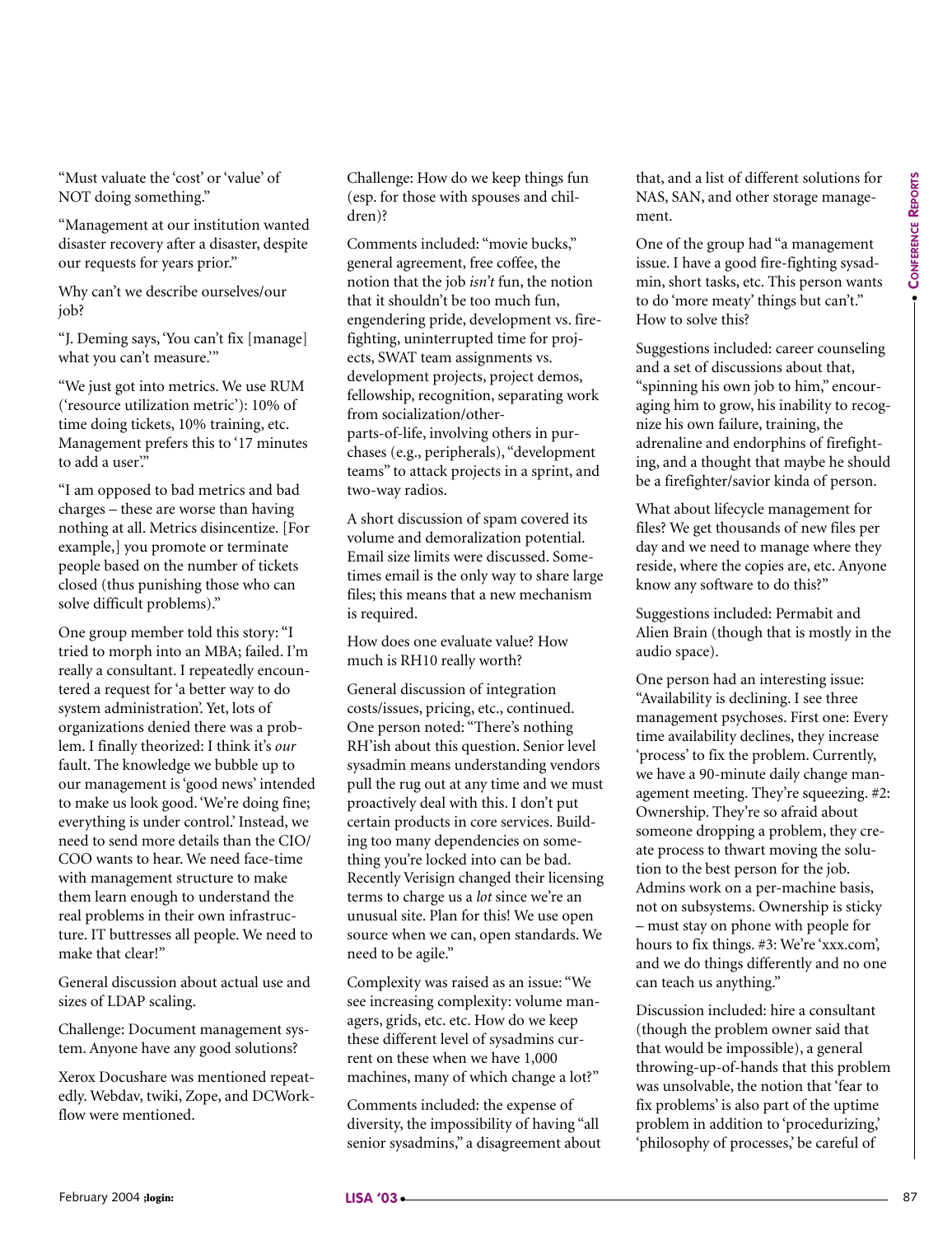sensitivity to alarms, demonstration of how process hurts the metric, and admonitions to play by the (presumably defective) rules until it's clear they're bad.

Finally the group made predictions for 11/16/2004. A few of them were particularly interesting:

- **■** Unemployment levels will still be above 5% for the national average [100%]
- **■** Context-aware services (those that are location-dependent) will begin to be deployed (there'll be some in major cities) [14/30]
- **■** Sun's market share will continue to decline [100%]
- **■** Spam will force a sea change (discontinuity) in either government, or business, or both, such as major legislation or some major company doing something really dramatic, or something [27/30]
- **■** There'll be a significant backlash against the RIAA in particular and digital rights management in general, probably from a university or collection of universities, with the potential to completely change the landscape [22/30]
- **■** The SCO thing will still be going on and still nobody will give a \$#!+ [28/30]
- **■** You will still not be able to use native IPv6 end to end across the Internet in any useful way [28/30]
- **■** No technical solution will stem the tide of spam on the Internet backbone [100%]
- **■** There still won't be a widespread music CD copy-protection system [100%]
- **■** Most consumer PCs sold will not have a floppy drive and will have writable DVD drive [25/30]
- **■** A Windows-based virus/worm/whatever will cause widespread data loss [26/30]
- **■** SCO will lose the lawsuit [100%]

#### **THE LISA GAME SHOW**

*Summarized by Josh Simon*

This year's quiz show was more exciting than in years past for a few reasons. On Monday, Rob Kolstad's laptop – the ancient piece of crap with a broken screen – was stolen out of a locked room, which was supposedly guarded by security as well. He didn't have the most current version of the code or questions backed up to his home network. (Lesson: Back up your laptop frequently!) So Rob was more invisible than usual this conference, rewriting the game show software, writing new questions, choosing audio songs involving smoke and fire (because of the nearby wildfires and the ashfall the first half of the week), and trying not to go completely insane. In addition to the hardware and software issues, we'd changed the format slightly. We now had four rounds of four contestants (involving 16 people) instead of the three rounds of three (nine people). Consensus after the fact was that it kept Rob from spending time with the contestants and in the banter that's very popular.

Things in the show itself were going okay, modulo a "wrong answer" buzzer effect every time we exited a question to go back to the board, regardless of the correctness (or not) of the answer, until for no apparent reason the software crashed just before the midpoint of game one. Luckily, we'd been keeping a manual transaction log at the judging table so we had it to recover from. The show resumed (after Rob did a code fix in real time with the main monitors off and Dan Klein did an improvisational comedy routine to keep folks entertained) only to have the buzzer system fail spectacularly in the middle of another game. So Dan and Josh went to the backup system of contestants raising their hands. We had a couple of instances where the contestants didn't wait to be acknowleged and so the wrong person answered, but it didn't seem to affect the final scoring much.

The first- and second-place finishers in each round won one of the Linux adapter kits for their Sony PlayStations; the third- and fourth-place contestants in each round won a variety of books from several publishers.

The final round (with the winners from the first four rounds) ended in a tie for first and second place, so we played a tie-breaker catgeory. That caused us to end in a tie for second and third place, so we played another tie-breaker category. When all was said and done, we declared Ken Hornstein the winner, and he walked away with his Linux adapter kit, a satellite photo of the smoke plumes from the San Diego fire (with the Town & Country more or less centered on the map), and an signed (by Dan Klein) photo of the Sunday sun, with the visible sunspots. Final-round winners also received valuable cash prizes in the form of pictures of dead presidents (\$25 each for third and fourth place, \$50 for second place, and \$100 for the grand winner).